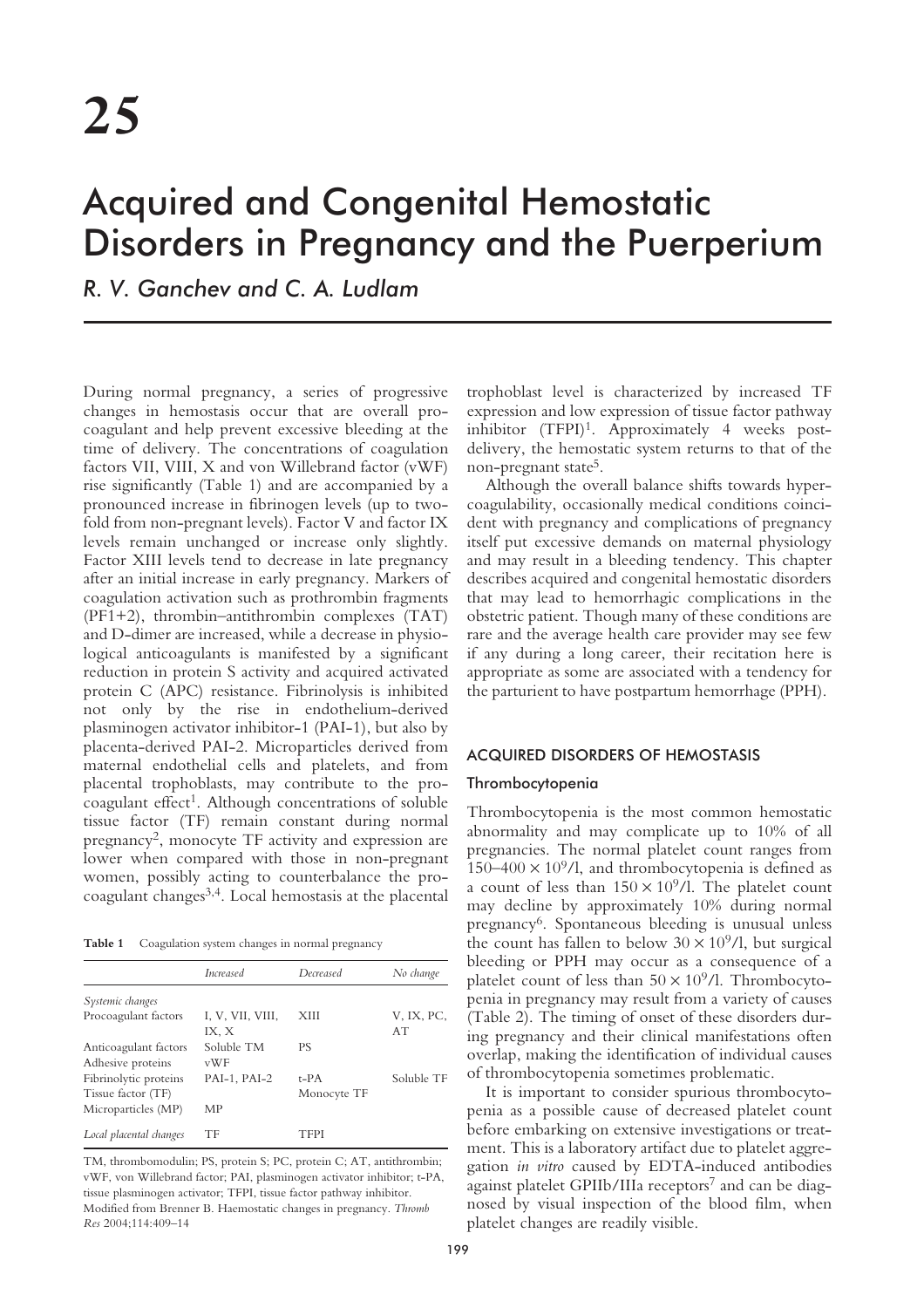| Pregnancy-specific       | Not pregnancy-specific                    |
|--------------------------|-------------------------------------------|
| Gestational (incidental) | Idiopathic thrombocytopenic purpura (ITP) |
| thrombocytopenia         | Thrombotic thrombocytopenic purpura       |
| Pre-eclampsia            | (TTP)                                     |
| HELLP syndrome           | Hemolytic uremic syndrome (HUS)           |
| (hemolysis, elevated     | Systemic lupus erythematosus              |
| liver enzymes and low    | Viral infection (HIV, CMV, EBV)           |
| platelets)               | Antiphospholipid antibodies               |
| Acute fatty liver of     | Consumptive coagulopathy                  |
| pregnancy (AFLP)         | Drug-induced thrombocytopenia             |
|                          | Type 2B von Willebrand disease            |
|                          | Congenital                                |

**Table 2** Causes of pregnancy-associated thrombocytopenia

CMV, cytomegalovirus; EBV, Epstein-Barr virus

From McCrae KR. Thrombocytopenia in pregnancy: differential diagnosis, pathogenesis and management. *Blood Rev* 2003;17:7–14

#### Gestational thrombocytopenia

Gestational, or incidental, thrombocytopenia (GT) is the most common cause of thrombocytopenia in pregnancy, affecting 5% of all pregnant women and accounting for more than 75% of cases of pregnancyassociated thrombocytopenia. It presents as a mild to moderate thrombocytopenia  $(100-150 \times 10^9/l)$ , which is detected incidentally often for the first time during the third trimester of pregnancy. The platelet count returns to normal within 7 days of delivery. GT is the physiologic thrombocytopenia that accompanies normal pregnancy and is thought to be due to hemodilution and/or accelerated platelet clearance<sup>8,9</sup>. It is an entirely benign condition and is not associated with maternal hemorrhage or fetal or neonatal thrombocytopenia. It is, however, necessary to monitor the platelet count during pregnancy and, if it falls below  $100 \times 10^9$ /l, the diagnosis must be reviewed. Rare cases, subsequently confirmed as GT, have had counts as low as  $50 \times 10^9 / 1^{10}$ . Epidural anesthesia is considered safe if the maternal platelet count is greater than  $80 \times 10^9$ /l. Delivery should proceed according to obstetric indications. Traumatic delivery, use of fetal scalp electrodes and fetal scalp blood sampling should be avoided. If it is difficult to distinguish between GT and idiopathic thrombocytopenic purpura (ITP), a cord platelet count should be obtained.

#### Idiopathic thrombocytopenic purpura

ITP accounts for one to five cases of thrombocytopenia per  $10,000$  pregnancies<sup>11</sup> and 5% of cases of pregnancy-associated thrombocytopenia8. It is the most common cause of significant thrombocytopenia in the first trimester. Concepts surrounding the mechanisms of thrombocytopenia in ITP have shifted from the traditional view of increased platelet destruction mediated by autoantibodies to more complex mechanisms in which both impaired platelet production and T-cell mediated effects play a role<sup>12,13</sup>. The most common presentation is the finding of an asymptomatic thrombocytopenia on a routine blood count, when the distinction from GT may be difficult. Patients

occasionally present for the first time with severe thrombocytopenia in pregnancy, and women with previously diagnosed ITP often experience an exacerbation in pregnancy<sup>14</sup>. Symptomatic patients present with minor bruises or petechiae, bleeding from mucosal surfaces, or rarely fatal intracranial bleeding.

As in the non-pregnant patient, ITP is a diagnosis of exclusion with thrombocytopenia and normal or increased megakaryocytes in the bone marrow in the absence of other causes. There is no confirmatory laboratory test, and documentation of a low platelet count outside pregnancy is invaluable. Practically, however, in the absence of a platelet count prior to pregnancy, significant thrombocytopenia  $\left($  <100  $\times$  10<sup>9</sup>/l) in the first trimester, with a declining platelet count as gestation progresses, is most consistent with ITP. In contrast, mild thrombocytopenia developing in the second or third trimester and not associated with hypertension or proteinuria most likely represents  $GT<sup>15</sup>$ . Bone marrow examination is unnecessary unless there is suspicion of leukemia, lymphoma or malignant infiltration.

The decision to treat a pregnant woman with ITP is based on assessment of the risk of significant maternal hemorrhage. The count usually falls as pregnancy progresses, with a nadir in the third trimester<sup>14</sup>, and active treatment may have to be instituted to ensure a safe platelet count at the time of delivery. The incidence of antepartum hemorrhage is not increased in maternal ITP, but there is a small increased risk of PPH complications, not from the placental bed but from surgical incisions such as episiotomies and from soft-tissue lacerations<sup>16</sup>.

Asymptomatic patients with platelet counts  $>20 \times 10^9$ /l do not require treatment until delivery is imminent but should be carefully monitored. Platelet counts of  $>50 \times 10^9$ /l are regarded as safe for normal vaginal delivery, and those  $>80 \times 10^9/1$  are safe for cesarean section, spinal or epidural anesthesia17.

The major treatment options for maternal ITP are corticosteroids or intravenous immunoglobulin (IVIg). There is no evidence, however, that either of these treatment modalities administered to the mother affects the platelet count in the fetus or neonate. If the duration of treatment is likely to be short, i.e. starting in the third trimester, corticosteroids are an effective option. An initial dose of 1 mg/kg prednisolone (based on pre-pregnancy weight) is recommended<sup>14,17</sup>, which can be subsequently tapered. In addition to their toxicities in non-pregnant individuals, such as osteoporosis and weight gain, corticosteroids increase the incidence of pregnancy-induced hypertension and gestational diabetes, and may promote premature rupture of the fetal membranes.

Concerns about potential adverse maternal effects of steroids have led some to use IVIg as a first-line therapy in pregnancy15,18. Others reserve this treatment for patients in whom steroid therapy is likely to be prolonged or in whom an unacceptably high maintenance dose is required (>7.5 mg prednisolone daily). The conventional dose of IVIg is 0.4 g/kg/day for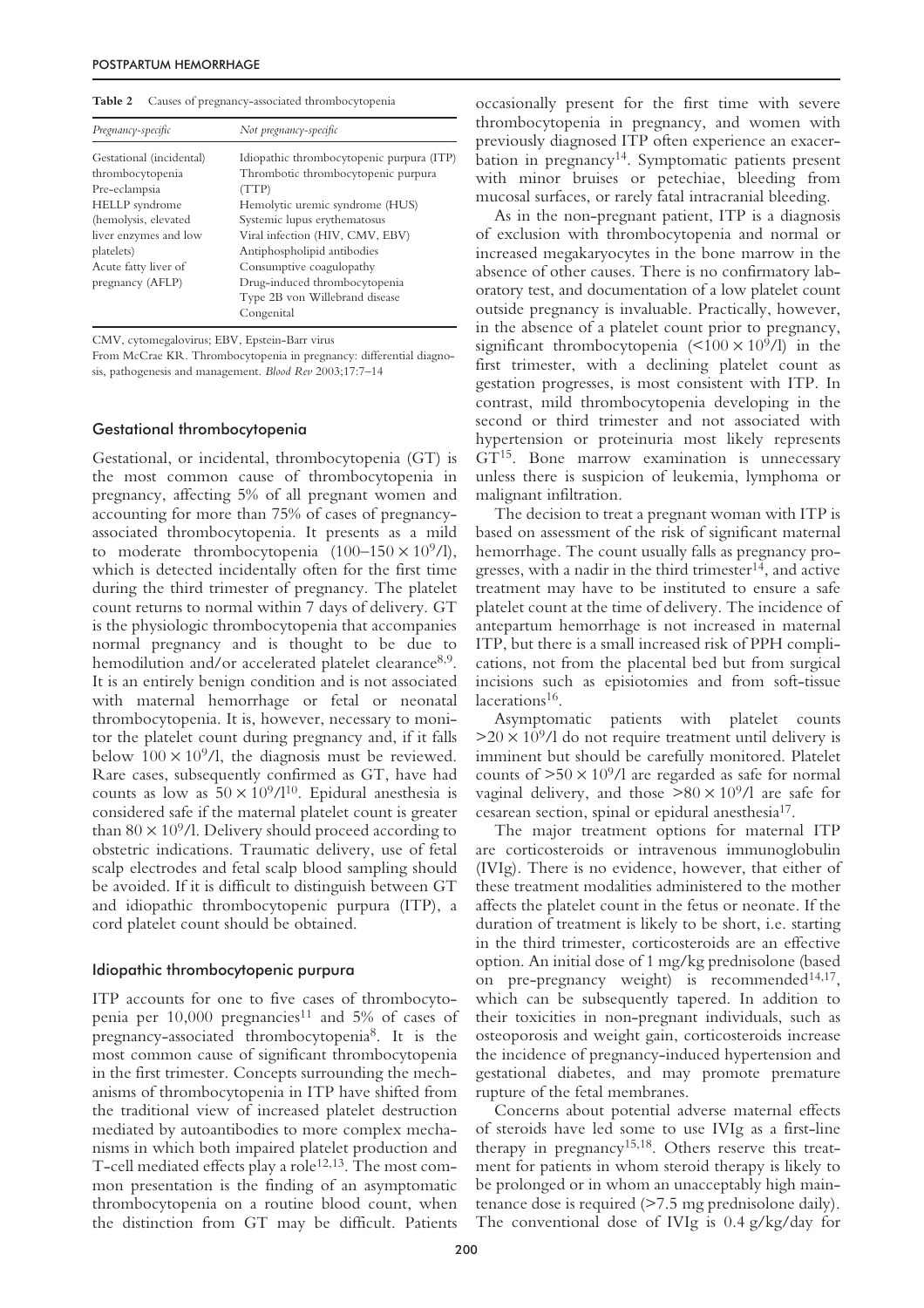5 days, although 1 g/kg/day for 2 days has been used successfully and may be more convenient $14$ . A persistent and predictable response is obtained in 80% of the cases. The response to therapy usually occurs within 24 h (more rapid than with steroids) and is maintained for 2–3 weeks. After an initial response, repeat single infusions can be used to prevent hemorrhagic symptoms and ensure an adequate platelet count for delivery.

Therapeutic options for those women with severely symptomatic ITP refractory to oral steroids or IVIg include high-dose intravenous methylprednisolone (1.0 g), perhaps combined with IVIg, or azathioprine17, but these should only be considered after careful assessment of the potential risks. Splenectomy is now rarely performed in pregnancy. It remains an option if all other attempts to increase the platelet count fail and is best performed in the second trimester. Approximately two-thirds of patients have a useful response to splenectomy. Prophylaxis against infections with organisms such as pneumococci, *Haemophilus influenzae* and *Neisseria meningitidis* is necessary. When splenectomy is performed during pregnancy, penicillin V prophylaxis should be given in the prenatal period, and vaccination against these organisms should be performed postnatally. Anecdotal reports exist of successful use of anti-D19 and of the anti-CD20 monoclonal antibody rituximab in pregnancy20; however, until further studies are available, use of these agents in pregnancy should be restricted to refractory cases in which alternatives are unsuitable or have failed.

The offspring of mothers with ITP may also develop thrombocytopenia, as a result of the transplacental passage of maternal antiplatelet Ig $G^{8,15}$ . The incidence of severe neonatal thrombocytopenia  $(<50 \times 10^9$ /l) has been reported between 9 and 15%, with intracranial hemorrhage occurring in  $0-1.5%$ of infants21. Due to the inability of maternal clinical characteristics to predict neonatal thrombocytopenia, antenatal (cordocentesis) and perinatal (fetal scalp blood sampling) procedures for determination of fetal platelet count have been considered in the past. Cordocentesis carries a mortality of 1–2%, however, whereas scalp blood sampling is associated with artifactually low results and risk of significant hemorrhage. For these reasons, both procedures are now largely abandoned in the management of ITP in pregnancy. The most reliable predictor of fetal thrombocytopenia is a history of thrombocytopenia at delivery in a prior sibling22.

In view of the very low risk of serious neonatal hemorrhage, it is now agreed that the mode of delivery in ITP should be determined by purely obstetric indications14,17. If the maternal platelet count remains low at the time of delivery, despite optimal antenatal management, platelet transfusion may be required to treat maternal bleeding. Fetal scalp electrodes, fetal blood samples, ventouse delivery and rotational forceps should be avoided. Mothers with thrombocytopenia are unlikely to bleed from the uterine cavity after the third stage of labor, provided that there are no retained products of conception. However, bleeding may occur from surgical wounds, episiotomies or perineal tears. Non-steroidal anti-inflammatory drugs should be avoided for postpartum analgesia. ITP should not exclude women from consideration for peripartum thrombosis prophylaxis. Prophylactic doses of low-molecular weight heparin (LMWH) are generally safe if the platelet count is greater than  $50 \times 10^9$ /l. Following delivery, a cord blood platelet count should be determined in all cases. Intramuscular injections, such as vitamin K, should be avoided until platelet count is known. Since the neonatal platelet count may decline for  $4-5$  days after delivery<sup>14</sup>, daily monitoring is indicated. Infants should be closely observed and treatment is rarely required. In those with clinical hemorrhage or platelet count  $\langle 20 \times 10^9 / l \rangle$ , treatment with IVIg produces a rapid response. Life-threatening hemorrhage should be managed with platelet transfusion combined with IVIg<sup>14</sup>.

# Secondary autoimmune thrombocytopenia

# *Antiphospholipid syndrome*

The diagnosis of primary antiphospholipid syndrome requires the coexistence of clinical manifestations (either vascular thrombosis or recurrent miscarriages) with laboratory evidence of reproducible antiphospholipid antibodies (either lupus anticoagulant or anticardiolipin antibody)23. Primary antiphospholipid syndrome is associated with autoimmune thrombocytopenia in  $20-40\%$  of cases<sup>24</sup>. Thrombocytopenia is rarely severe and usually does not require treatment. If treatment is necessary, management options during pregnancy are similar to those for primary ITP. However, primary antiphospholipid syndrome is associated with recurrent spontaneous abortions before 10 weeks of gestation, and women with the condition are at risk of intrauterine fetal growth restriction or death, pre-eclampsia and maternal thrombosis<sup>23,25</sup>.

A combination of low-dose aspirin and prophylactic heparin is helpful in preventing recurrent spontaneous abortions in antiphospholipid syndrome26. Antenatal and postnatal thrombosis prophylaxis is indicated in women with antiphospholipid syndrome and a history of thrombosis<sup>27</sup>. Moderate thrombocytopenia should not alter decisions about antiplatelet or antithrombotic therapy in antiphospholipid syndrome24.

## *Systemic lupus erythematosus*

Immune platelet destruction may occur in systemic lupus erythematosus (SLE) because of antiplatelet antibodies or immune complexes, but thrombocytopenia is seldom severe; less than 5% of cases have a platelet count  $\langle 30 \times 10^9 / 1$  during the course of the disease<sup>16</sup>. Thrombocytopenia is often the first presenting feature and may precede any other manifestations of the condition by months or years. The management of isolated thrombocytopenia associated with SLE in pregnancy is governed by the principles outlined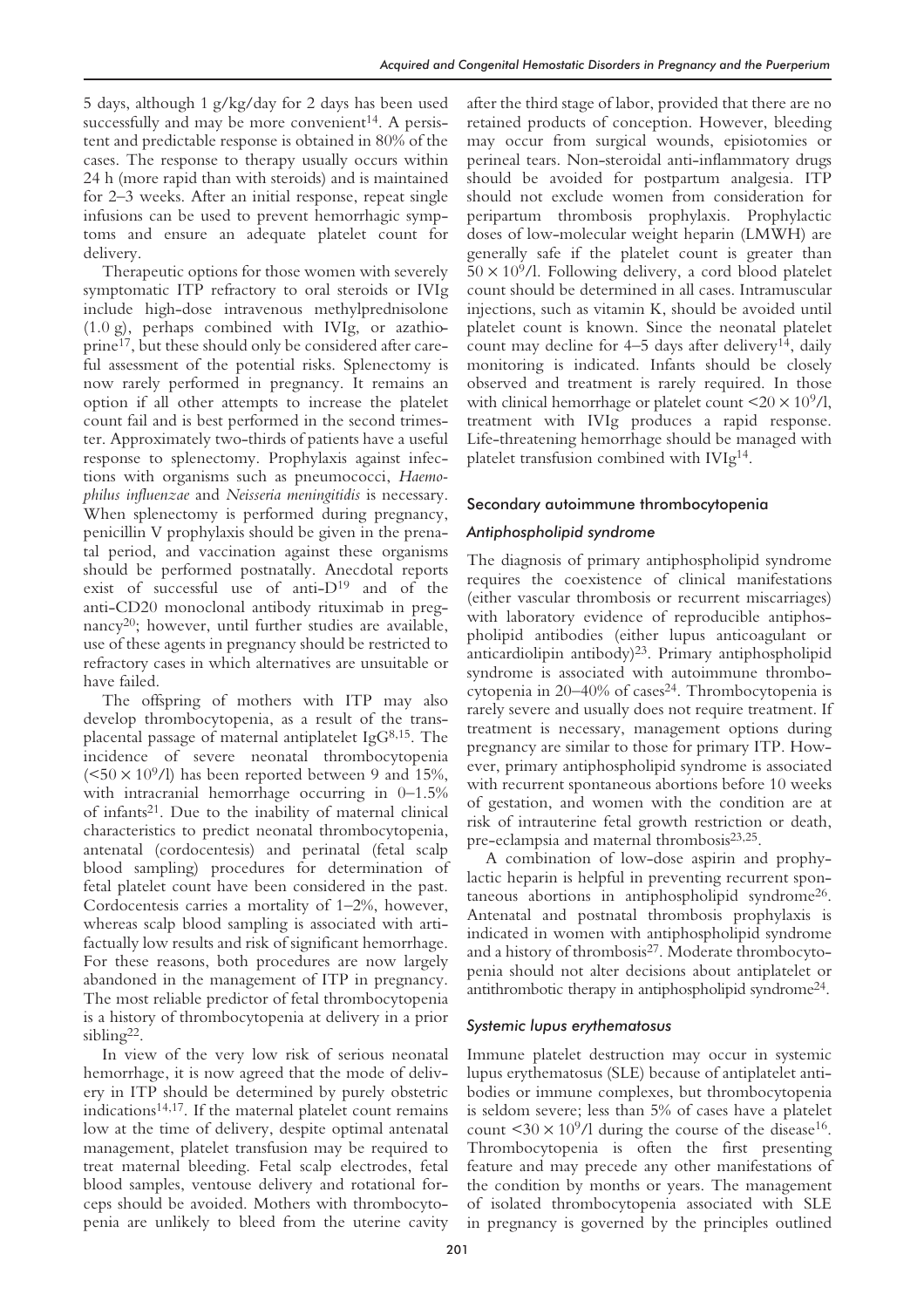for ITP. Women with SLE are also at risk for pre-eclampsia which may be complicated by thrombocytopenia.

#### *HIV-associated thrombocytopenia*

HIV-related thrombocytopenia can be caused by increased platelet destruction by antiplatelet antibodies or immune complexes, commonly during early-onset HIV. In advanced disease, drugs and infection may lead to marrow dysfunction that results in thrombocytopenia. In one series of HIV-positive women, approximately 3% were thrombocytopenic and, in most cases, thrombocytopenia was believed to be directly related to HIV infection<sup>28</sup>. Slightly fewer than half of the thrombocytopenic women had a platelet count  $\leq 50 \times 10^9$ /l, and 20% had hemorrhagic complications28.

Treatment with antiretroviral therapy tends to improve the defective thrombopoiesis and increase the platelet count in HIV-positive patients, but some antiretroviral drugs may also cause thrombocytopenia. When immune destruction is believed to be a significant component of thrombocytopenia, IVIg may be required to treat hemorrhagic symptoms or to increase the platelet count before delivery in thrombocytopenic HIV-positive women28. Corticosteroids are also effective but may be associated with increased risk of further immunosuppression and infection. Thrombotic thrombocytopenic purpura is found more frequently in HIV-infected patients and should be treated accordingly. Cesarean delivery reduces the risk of transmission of HIV from mother to fetus.

### *Drug-induced thrombocytopenia*

Drug-induced thrombocytopenia may be caused by immune- or non-immune-mediated platelet destruction or suppression of platelet production. Both are uncommon in pregnancy, but drug-induced causes should be considered and excluded. Drugs which are commonly associated with thrombocytopenia are shown in Table 3.

*Heparin-induced thrombocytopenia* A unique form of drug-induced thrombocytopenia is heparininduced thrombocytopenia. It occurs in 1–5% of patients receiving unfractionated heparin but is considerably less common in patients treated with LMWH. Heparin-induced thrombocytopenia (HIT) is caused by an antibody directed against the heparin– platelet factor 4 complex, which can induce platelet activation and aggregation *in vivo*. Unlike other thrombocytopenias, HIT is complicated by arterial and/or venous thrombosis which may be lifethreatening. Laboratory tests are available to confirm the diagnosis. HIT has been reported in pregnancy<sup>29,30</sup>, although it may be less common in pregnant than in non-pregnant individuals<sup>31</sup>. Fetal thrombocytopenia does not occur because heparin does not cross the placenta. Heparin should be withdrawn immediately on clinical suspicion of HIT. If ongoing anticoagulation is

#### **Table 3** Drugs causing thrombocytopenia

| Immune mediated                                                   |
|-------------------------------------------------------------------|
| Acetaminophen                                                     |
| Aminosalicylic acid                                               |
| Amiodarone                                                        |
| Amphotericin B                                                    |
| Cimetidine                                                        |
| Diclofenac                                                        |
| Gold/gold salts                                                   |
| Levamisole                                                        |
| Methyldopa                                                        |
| Quinine and quinidine                                             |
| Ranitidine                                                        |
| Sulfasalazine                                                     |
| Vancomycin                                                        |
| Unique antibody-mediated process<br>Heparin                       |
| Suppression of platelet production<br>Anagrelide<br>Valproic acid |
| Suppression of all hematopoietic cells<br>Chemotherapeutic agents |
|                                                                   |

Adapted from George JN, Raskob GE, Shah SR, *et al*. Drug-induced thrombocytopenia: a systematic review of published case reports. *Ann Intern Med* 1998;129:886–90

urgently required, the heparinoid danaparoid may be used in most patients. Danaparoid has been used successfully to treat HIT in pregnancy<sup>30</sup>. Hirudin is an alternative in non-pregnant patients, but experience is limited in pregnancy and its use is not recommended unless there is no suitable alternative32. Fondaparinux, a parenteral synthetic pentasaccharide which inhibits factor Xa indirectly, is not licensed for use in HIT but there are reports of its successful use in the management of HIT in pregnant women<sup>33,34</sup>. Platelet transfusion should be avoided in patients with HIT. Routine monitoring of the platelet counts in pregnant women on prophylactic LMWH is no longer required because of the very low incidence of HIT in this situation<sup>35,36</sup>. but regular monitoring is still required in pregnant women receiving unfractionated heparin (UFH)<sup>35,36</sup>. British Committee for Standards in Haematology guidelines advise that the platelet count should be monitored in women receiving treatment doses of LMWH35; however, the Royal College of Obstetricians and Gynaecologists venous thromboembolism guidelines recommend that monitoring is not necessary unless a woman has received UFH<sup>36</sup>.

#### Thrombocytopenia with microangiopathy

Several syndromes are associated with thrombocytopenia as a result of platelet activation, red cell fragmentation and a variable degree of hemolysis (microangiopathic hemolytic anemia, MAHA). Some syndromes are unique to obstetric practice. The differential diagnosis is particularly pertinent for obstetricians and is important because management options differ. The differential diagnosis is summarized in Table 4.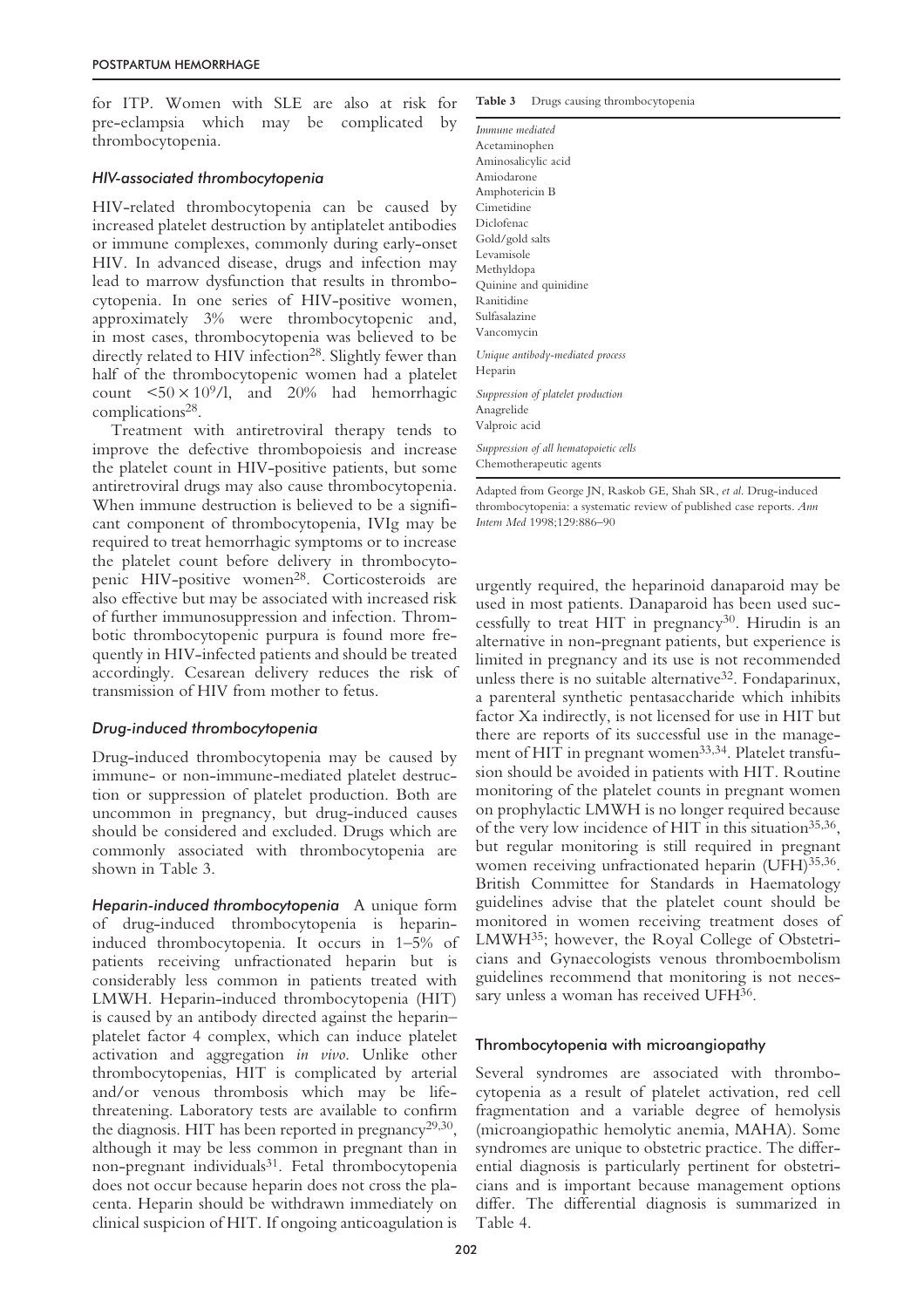| Diagnosis                     | <b>TTP</b>               | <b>HUS</b>                          | <b>HELLP</b>                                       | Pre-eclampsia                                 | AFLP          |
|-------------------------------|--------------------------|-------------------------------------|----------------------------------------------------|-----------------------------------------------|---------------|
| Time of onset                 | 2nd trimester            | Postpartum                          | 3rd trimester                                      | 3rd trimester                                 | 3rd trimester |
| Hemolysis                     | $+++$                    | $^{++}$                             | $++$                                               | $^{+}$                                        |               |
| Thrombocytopenia              | $+++$                    | $^{++}$                             | $++$                                               | $^{++}$                                       | $+/\pm$       |
| Coagulopathy                  |                          |                                     | 土                                                  | 土                                             | $+++$         |
| Liver disease                 | $^{\mathrm{+}}$          |                                     | $+++$                                              | 土                                             | $+++$         |
| Renal disease                 |                          | $+++$                               | $^+$                                               | $^{+}$                                        |               |
| Hypertension                  | Rare                     | 土                                   | $^+$                                               | $+++$                                         |               |
| CNS disease                   | $+++$                    |                                     |                                                    | 土                                             | $^+$          |
| Effect of delivery on disease | None                     | None                                | Recovery                                           | Recovery                                      | Recovery      |
| Management                    | Early plasma<br>exchange | Supportive $\pm$ plasma<br>exchange | Supportive consider plasma<br>exchange if persists | Supportive plasma<br>exchange rarely required | Supportive    |

**Table 4** Differentiation of pregnancy-associated microangiopathies

TTP, thrombotic thrombocytopenic purpura; HUS, hemolytic uremic syndrome; HELLP, hemolysis, elevated liver enzymes, and low platelets; AFLP, acute fatty liver of pregnancy

Adapted from Horn EH. Thrombocytopenia and bleeding disorders. In: James DK, Steer PJ, Weiner CP, Gonik B, eds. *High-Risk Pregnancy: Management Options*, 3rd edn. Elsevier, 2006:901–24

#### *Pre-eclampsia and HELLP syndrome*

Pre-eclampsia affects approximately 6% of all pregnancies, most often those of primigravidas less than 20 or more than 30 years of age8. The criteria for the diagnosis include hypertension and proteinuria  $>$ 300 mg/24 h developing after 20 weeks of gestation<sup>6</sup>. Although the clinical manifestations of pre-eclampsia generally do not become evident until the third trimester, the lesions underlying this disorder occur early in pregnancy and involve deficient remodeling of the maternal uterine vasculature by placental trophoblast cells37,38. Thrombocytopenia develops in approximately 50% of patients, with the severity usually proportional to the severity of the pre-eclampsia. Occasionally, the onset of thrombocytopenia precedes other manifestations of pre-eclampsia8. Current understanding of the pathogenesis of thrombocytopenia in pre-eclampsia is that it is due to excessive platelet activation, adhesion of platelets to damaged or activated endothelium, and/or clearance of IgGcoated platelets by the reticuloendothelial system8.

Activation of the coagulation cascade occurs in most patients with pre-eclampsia; however, screening coagulation tests such as activated partial thromboplastin time (APTT), prothrombin time (PT) and fibrinogen are usually normal. Regardless, more sensitive markers of hemostatic activity such as D-dimer and TAT complexes are often elevated. In severe pre-eclampsia, the activation of coagulation results in consumption of clotting factors and therefore prolongation of the clotting test times and a fall in plasma fibrinogen.

The HELLP (hemolysis, elevated liver enzymes and low platelets) syndrome is often considered to be a variant of pre-eclampsia and is the most common cause of severe liver disease in pregnant women<sup>39</sup>. Criteria for the diagnosis of the HELLP syndrome include microangiopathic hemolytic anemia, aspartate aminotransferase (AST) more than 70 U/l and thrombocytopenia, with a platelet count less than  $100 \times 10^9 / 1^{40}$ . Patients may present with severe epigastric and right upper quadrant pain, which need not be accompanied by hypertension and proteinuria. Exacerbation of HELLP syndrome may occur postpartum, and there is a recurrence risk of approximately 3% in subsequent pregnancies. The syndrome occasionally presents postpartum, usually within 48 h, but rarely as late as 6 days after delivery. Despite their similarities, HELLP is associated with significantly greater maternal and fetal morbidity and mortality than pre-eclampsia *per se*8.

Management of the pre-eclampsia/HELLP syndrome is supportive and should be focused on stabilizing the patient medically prior to early delivery of the fetus. Platelet transfusions may be needed if bleeding occurs or if thrombocytopenia is severe and cesarean delivery is planned, though the survival time of transfused platelets in patients with pre-eclampsia is diminished<sup>6</sup>. Regional analgesia is an option if the maternal platelet count is greater than  $80 \times 10^9$ /l and the results of the coagulation screening tests are normal. If required, the consumptive coagulopathy resulting from pre-eclampsia should be treated with fresh frozen plasma (FFP). Consumptive coagulopathy severe enough to result in depletion of fibrinogen is uncommon in these disorders, but, if severe hypofibrinogenemia is present, plasma fibrinogen levels can be raised with cryoprecipitate or fibrinogen concentrate. In most cases, the clinical manifestations of preeclampsia resolve within several days after delivery, although the platelet count may decline for additional  $24-48$  h<sup>41</sup>. If severe thrombocytopenia, hemolysis or organ dysfunction persists after delivery, plasma exchange may be considered<sup>42</sup>, but the diagnosis should also be reviewed.

## *Thrombotic thrombocytopenic purpura and hemolytic uremic syndrome*

Thrombotic thrombocytopenic purpura (TTP) and hemolytic uremic syndrome (HUS) share the central features of microangiopathic hemolytic anemia and thrombocytopenia. Though neither disease occurs exclusively during pregnancy, the incidence of both is increased in this setting, and up to 10% of all cases of TTP occur in pregnant patients<sup>6</sup>. TTP is defined by a pentad of symptoms that include MAHA,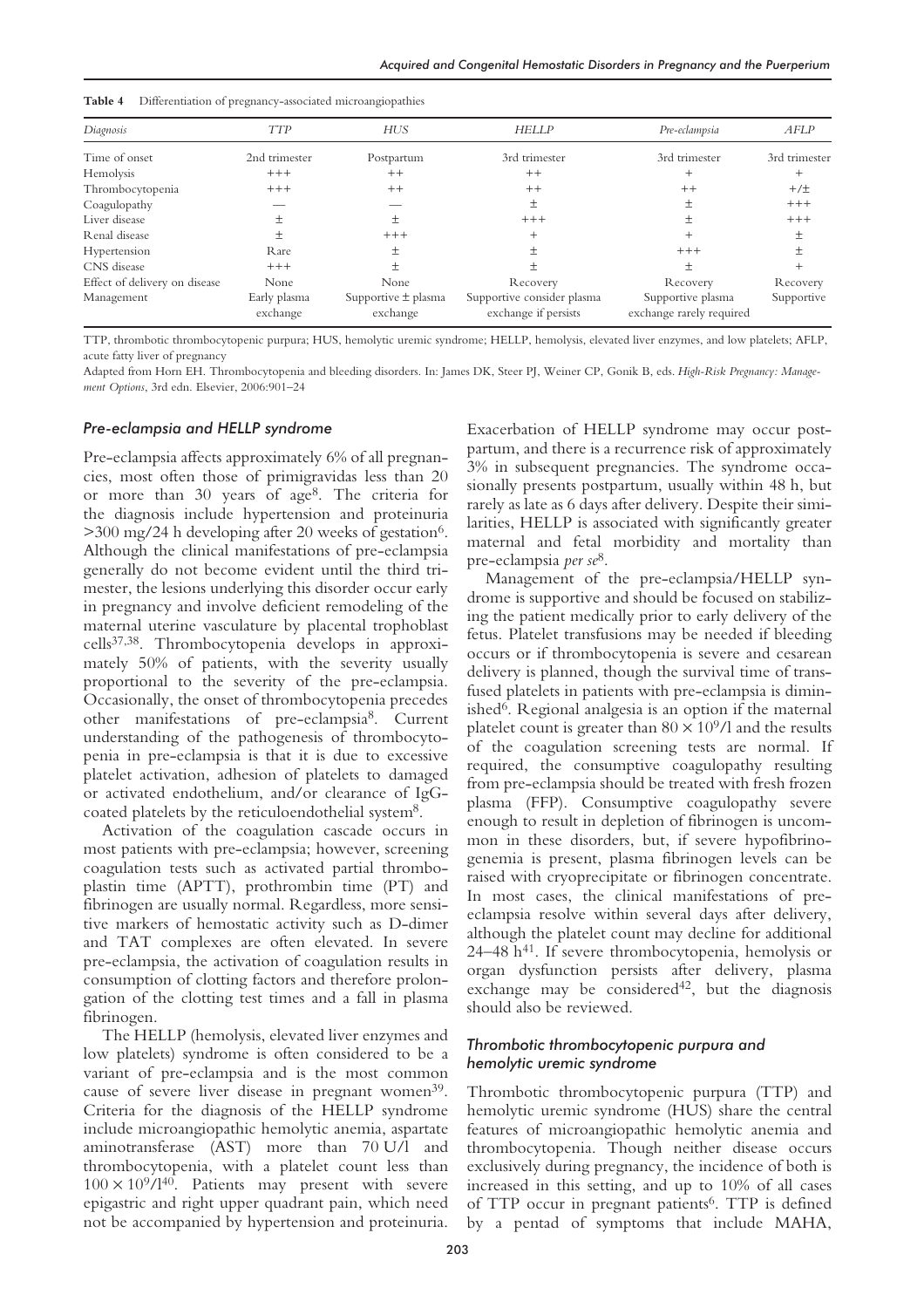thrombocytopenia, neurological abnormalities, fever and renal dysfunction, although the complete pentad is present at the time of diagnosis in less than 40% of patients<sup>41</sup>. The clinical manifestations of HUS are similar. Neurological abnormalities are a particular feature of patients with TTP; renal dysfunction is more severe in patients with HUS. Congenital or acquired deficiency of a specific von Willebrand factor-cleaving protease, ADAMTS 13, and the consequent increased level of high-molecular weight multimers of vWF play a central role in the pathogenesis of TTP. Interestingly, levels of ADAMTS 13 decrease during normal pregnancy, perhaps accounting, at least in part, for the predisposition to development of thrombotic microangiopathy in this setting43.

TTP and HUS may be difficult to discern from one another, as well as from other pregnancy-associated microangiopathies such as pre-eclampsia or the HELLP syndrome. The extent of microangiopathic hemolysis is generally more severe in TTP or HUS than in pre-eclampsia or HELLP, and the former disorders are not associated with hypertension. The time of onset of these disorders is also helpful in differentiating between them. TTP usually presents in the second trimester, HUS in the postpartum period, and preeclampsia and the HELLP syndrome almost exclusively in the third trimester $8,41,44$ . Plasma antithrombin levels are normal in TTP and HUS and reduced in pre-eclampsia and HELLP<sup>41</sup>. Another feature distinguishing these disorders is their response to delivery. Whereas pre-eclampsia and the HELLP syndrome usually improve following delivery, the courses of TTP and HUS do not. Hence, pregnancy termination should not be considered therapeutic in patients with TTP or HUS45. However, TTP responds equally well to plasma exchange in pregnant and non-pregnant patients with more than 75% of patients achieving remission6. Plasma exchange should be instituted as soon as possible after the diagnosis of TTP and should be continued daily until at least 48 h after complete remission is obtained. Repeated plasma exchange cycles are usually maintained until delivery. There is a rationale for use of immunosuppressive therapy in those patients with inhibitors of ADAMTS 13. The use of low dose aspirin has been advocated when the platelet count increases to more than  $50 \times 10^9$ /l. Platelet transfusion is contraindicated and may lead to rapid worsening of the condition. Management of HUS is supportive and includes renal dialysis and red cell transfusion. Plasma exchange has no proven benefit in the treatment of HUS.

The placental ischemia and increased incidence of premature delivery that complicate pregnancies in patients with TTP and HUS may lead to poor fetal outcomes, but these are markedly improved by good management of the conditions.

### *Acute fatty liver of pregnancy*

Acute fatty liver of pregnancy (AFLP) affects one of every 5000–10,000 pregnancies and is most common

in primagravidas during the third trimester<sup>46</sup>. The cause of the condition is unknown in the majority of instances, but some patients may have a long-chain 3-hydroxy-acyl CoA dehydrogenase (LCHAD) deficiency<sup>47</sup>.

Patients present with overt signs of hepatic damage and may have hemorrhagic manifestations, perhaps the result of decreased synthesis of clotting factors and consumptive coagulopathy. Evidence for consumptive coagulopathy is provided by thrombocytopenia, prolonged APTT and PT, and by decrease in fibrinogen and antithrombin levels.

AFLP is most aptly viewed as part of the pregnancyassociated microangiopathies; up to 50% of patients with AFLP may also meet criteria for pre-eclampsia. The extent of microangiopathic hemolysis and thrombocytopenia is generally mild compared with that observed in HELLP, TTP, or HUS<sup>48</sup>.

Delivery is the most important aspect of management, as it starts the reversal of the pathological process. Coagulation defects are managed supportively with FFP, cryoprecipitate or fibrinogen concentrate and platelet concentrates. In these patients, normalization of hemostatic abnormalities may not occur for up to 10 days after delivery. Fetal mortality in this disorder approaches 15%, though maternal mortality occurs in less than 5% of cases<sup>46</sup>.

## CONSUMPTIVE COAGULOPATHY

Disseminated intravascular coagulation (DIC) is an acquired clinicopathologic syndrome, characterized by activation of the coagulation system, and resulting in widespread intravascular deposition of fibrin-rich thrombi. Consumption of clotting factors usually leads to a bleeding diathesis, although a small percentage of affected individuals may go on to develop widespread thrombosis with peripheral organ ischemia. *Some degree of consumptive coagulopathy accompanies most forms of obstetric hemorrhage; however, the greater risk of coagulopathy usually arises from consumption of clotting factors and platelets as a result of massive obstetric hemorrhage. The combination of massive hemorrhage and coagulation failure is recognized as one of the most serious complications in pregnancy.*

Obstetric consumptive coagulopathy is usually acute in onset (except as an uncommon late complication of retained dead fetus) and can be caused by a variety of disease processes. It is triggered by several mechanisms including release of TF into the circulation, endothelial damage to small vessels and production of procoagulant phospholipids in response to intravascular hemolysis<sup>49</sup> (Table 5). Blood loss itself with transfusion and volume replacement may also trigger consumptive coagulopathy. When obstetric complications are associated with coagulation failure, several mechanisms may interact. These triggers lead to the generation of thrombin, cause defects in inhibitors of coagulation and suppress fibrinolysis. Thrombin promotes platelet activation and aggregates formation, which occlude the microvasculature and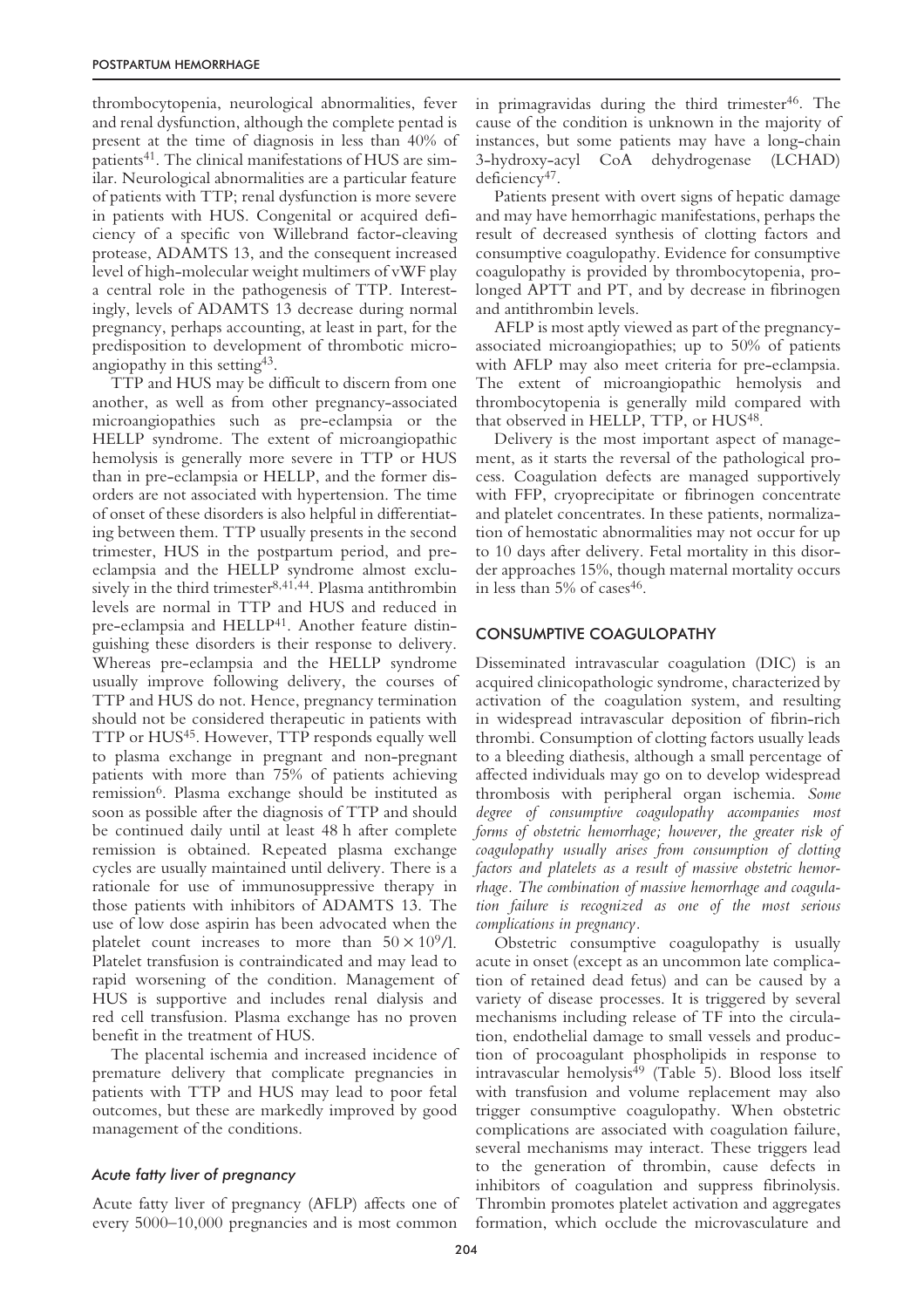| Table 5<br>Mechanism of consumptive coagulopathy in pregnancy |  |  |
|---------------------------------------------------------------|--|--|
|---------------------------------------------------------------|--|--|

| Injury to vascular endothelium<br>Pre-eclampsia<br>Hypovolemic shock<br>Septicemic shock                                                          |
|---------------------------------------------------------------------------------------------------------------------------------------------------|
| Release of tissue factor (TF)<br>Placental abruption<br>Amniotic fluid embolism<br>Retained dead fetus<br>Placenta accreta<br>Acute fatty liver   |
| Production of procoagulant<br>Fetomaternal hemorrhage<br>Phospholipids<br>Incompatible blood transfusion<br>Septicemia<br>Intravascular hemolysis |

From Anthony J. Major obstetric hemorrhage and disseminated intravascular coagulation. In: James DK, Steer PJ, Weiner CP, Gonik B, eds. *High-Risk Pregnancy: Management Options*, 3rd edn. Elsevier, 2006:1606–23

result in thrombocytopenia. Thrombin becomes bound to antithrombin (AT) and thrombomodulin, and these proteins are soon consumed. Following binding to thrombomodulin, thrombin activates the anticoagulant protein C, which also becomes depleted, predisposing to microvascular thrombosis. In consumptive coagulopathy secondary to sepsis, increased levels of C4b-binding protein result in the binding of more free protein S, and therefore render it unavailable to be a cofactor of the anticoagulant protein C. PAI-1 is increased out of proportion to the level of tissue plasminogen activator (tPA), resulting in depressed fibrinolysis. Fibrin is formed, but its removal is impaired, leading to thrombosis of small and middle-size vessels. The passage of erythrocytes through partially occluded vessels leads to red cell fragmentation and microangiopathic hemolytic anemia.

Placental abruption is the most common cause of obstetric consumptive coagulopathy (60% of cases; 5% of all abruptions), but the syndrome is uncommon unless the abruption is severe enough to cause fetal death. Initially, increased intrauterine pressure forces TF-rich decidual fragments into the maternal circulation. However, in severe abruption, hypovolemic shock, large volume transfusion and high levels of fibrin degradation products (FDPs) that act as anticoagulants themselves exacerbate the situation. Retained dead fetus may cause chronic consumptive coagulopathy by release of TF from the dead fetus into the maternal circulation, but generally only if the fetus is at least of 20 weeks' size and the period of death is more than 4 weeks. Amniotic fluid embolism occurs during labor, cesarean section or within a short time of delivery. Amniotic fluid is rich in TF and may enter uterine veins when there has been a tear in the uterine wall. The condition may lead to maternal death as a result of severe pulmonary hypertension following embolization of the pulmonary vessels by fetal squames. If the mother survives this acute event, there may be an

anaphylactoid reaction to the presence of the fetal tissues in the maternal circulation associated with cardiovascular collapse, pulmonary edema and the development of consumptive coagulopathy.

Sepsis causes consumptive coagulopathy via the release of proinflammatory cytokines such as tumor necrosis factor  $α$  (TNF $α$ ), interleukin 1 (IL-1) and IL-6, which may trigger TF expression by monocytes and endothelial cells<sup>50</sup>. Severe pre-eclampsia with intense vasospasm and resulting ischemia causes endothelial injury and expression of TF.

Acute consumptive coagulopathy in pregnancy presents almost invariably with bleeding – either as a genital tract bleeding from the placental site or bleeding from the wound after cesarean section. There may be excessive bleeding from venepuncture sites.

Laboratory investigations are essential to establish the diagnosis of consumptive coagulopathy. The characteristic changes are a low or falling platelet count and a prolongation of the APTT and PT. Fibrinogen level falls with the progression of the coagulopathy; the normal range in late pregnancy is 4–6 g/l which is significantly higher than the non-pregnant range, 2–4 g/l; coagulation fails at levels of less than 1 g/l. FDPs are increased, reflecting the excessive deposition of fibrin and enhanced fibrinolysis. The D-dimer is the most commonly used parameter to assess FDP levels, as it is specific for fibrin breakdown. Normal D-dimer levels are below 200 ng/ml, but often exceed 2000 ng/ml in cases of consumptive coagulopathy. The blood film may show evidence of microangiopathic hemolysis with fragmentation of red cells.

The basic principles in treatment of consumptive coagulopathy are removal of the precipitating cause if possible, correction of aggravating factors, and replacement of missing coagulation factors and platelets. Any etiological condition should be promptly treated; delivery of the fetus is often required. Correction of aggravating factors such as shock and hypoxia is important. This includes red cell transfusion if necessary and oxygen administration. Intravenous antibiotics should be given if sepsis is suspected. Replacement of clotting factors is most effectively performed with FFP at a dose of 15–20 ml/kg. If there is severe hypofibrinogenemia, cryoprecipitate or virally inactivated fibrinogen concentrate may be required; two cryoprecipitate pools (10 donor units) or 3–5 g of fibrinogen concentrate are expected to raise plasma fibrinogen by approximately 1 g/l. Platelets should be maintained above  $50 \times 10^9$ /l in the presence of active bleeding by the administration of blood groupcompatible platelets. Heparin use often leads to excessive bleeding and therefore does not usually have a role in obstetric consumptive coagulopathy except in cases of a retained dead fetus. Similarly, antifibrinolytic drugs (tranexamic acid, aprotinin) are not helpful and are usually contraindicated because they inhibit the removal of deposited fibrin by fibrinolysis.

The D-dimer, platelet count and fibrinogen level are clinically useful tests in monitoring replacement therapy if the patient is bleeding. The aim should be to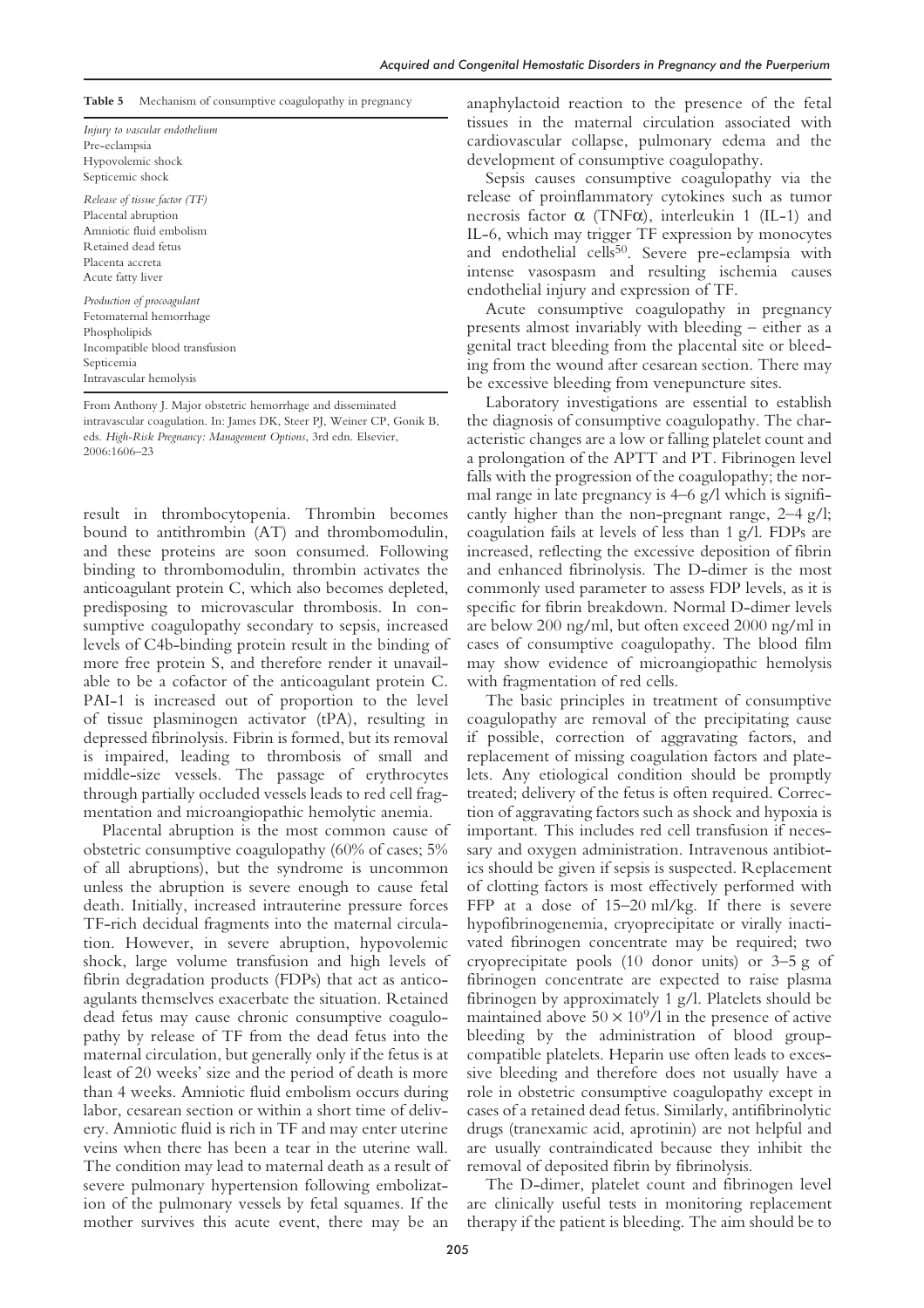achieve a platelet count above  $50 \times 10^9$ /l, a fibrinogen level of more than 1.0 g/l and significant shortening of the APTT and PT to approach their normal values.

Although recombinant activated factor VII (rFVIIa) is not licensed for use in pregnancy, it has been used in obstetric patients with consumptive coagulopathy and severe bleeding not responsive to other treatment options51,52. Consumptive coagulopathy is not a contraindication to the use of rFVIIa if massive bleeding is occurring. However, caution should be used in patients with major consumptive coagulopathy because there are occasional reports of thrombosis and consumptive coagulopathy after the use of rFVIIa53.

Recombinant activated protein C (raPC) has been successfully used in sepsis-related obstetric consumptive coagulopathy at a dose of 24 µg/kg/h in a 96 h infusion54,55. Caution is needed in patients with severe thrombocytopenia ( $\leq 30 \times 10^9$ /l) because of the increased incidence of intracerebral hemorrhage associated with its use; monitoring platelet count and platelet transfusion as necessary are important considerations. In addition to acting as an anticoagulant, raPC has direct anti-inflammatory and anti-apoptotic properties56. This may explain in part why the other endogenous anticoagulants (antithrombin and TFPI) used in severe sepsis have not shown such good efficacy.

## FACTOR VIII INHIBITORS

Acquired hemophilia is due to the development of an autoantibody to factor VIII (FVIII). The estimated incidence is approximately 1 per 1,000,000 per annum. Most cases occur in healthy individuals without discernible risk factors, but the condition is associated with autoimmune disorders such as rheumatoid arthritis and SLE, inflammatory bowel disease, multiple sclerosis and malignancies. In up to 11% of cases, the associated factor is a recent or ongoing pregnancy<sup>57</sup>.

Acquired hemophilia may occur in relation to any pregnancy, but the risk appears to be greatest after the first delivery. Onset is usually at term or within 3 months postpartum, but may only become evident 12 months postdelivery58. Clinical manifestations do not necessarily correlate with inhibitor levels and can range from spontaneous bruising to life-threatening hemorrhage. FVIII inhibitors may cross the placenta and persist in the neonate for up to 3 months, but neonatal complications are rare58. Spontaneous resolution occurs in almost 100% of women first diagnosed in the postpartum period after 30 months<sup>57</sup>.

Basic coagulation studies in acquired hemophilia demonstrate a prolonged APPT with a normal PT and thrombin time (TT). If plasma from the patient is mixed with normal plasma, the APPT remains prolonged due to the inhibitor antibody neutralizing the FVIII in the normal plasma. FVIII inhibitors must be differentiated from a lupus inhibitor by specific tests because the clinical implications are profoundly

different. Quantification of FVIII inhibitor is by the Bethesda assay, and checking this level may help in determining the choice of therapy and monitoring the progress of the patient.

Treatment is aimed at control of bleeding and accelerating the elimination of inhibitors. Hematological measures to minimize blood loss aim to compensate for the loss of FVIII. Choice of product to attempt to normalize hemostasis depends on various considerations, including the severity of bleeding, availability of clotting factor concentrates, inhibitor level and cross-reactivity of inhibitor to porcine FVIII. Human FVIII may be effective if the titer of inhibitor is low, i.e. less than 10 Bethesda units. At higher levels, use of porcine FVIII which may not cross-react with the inhibitor, and rFVIIa or prothrombin complex concentrate (PCC) become necessary<sup>59</sup>.

Inhibiting the production of the inhibitor is the second management aim. Prednisolone at a dose of 1 mg/kg is associated with a loss of inhibitor in 50% of patients with acquired hemophilia<sup>59</sup>. Other immunosuppressives should be considered if there is no response to steroids. Addition of cyclophosphamide (2–3 mg/kg) should be considered at 3 weeks if there is no decline in the inhibitor titer, or earlier if there is continued bleeding. Other methods to reduce inhibitor levels include azathioprine or infusion of IVIg; plasma exchange is rarely effective. Rituximab has been used in the management of postpartum acquired hemophilia<sup>60</sup>.

## ANTICOAGULANT THERAPY DURING PREGNANCY AND THE PERIPARTUM PERIOD

Anticoagulant therapy is indicated during pregnancy for the prevention and treatment of venous thromboembolism (VTE), for the prevention and treatment of systemic embolism in patients with mechanical heart valve prostheses and, in combination with aspirin, for the prevention of recurrent pregnancy loss in women with antiphospholipid syndrome (APS) or other thrombophilias.

The anticoagulants currently available for the prevention and treatment of VTE and arterial thromboembolism include UFH, LMWH, vitamin K antagonists and direct thrombin and factor Xa inhibitors. Among these, heparins and warfarin are the principal drugs. The novel oral anticoagulants, direct inhibitors of thrombin and factor Xa, are promising but their role is not established and there are no data on their use in pregnancy.

Heparins are the anticoagulant of choice during pregnancy for situations in which their efficacy is established. Neither UFH nor LMWH cross the placenta61. Heparins are not associated with any known teratogenic risk, and the fetus is not anticoagulated as a result of maternal heparin use. LMWHs have potential advantages over UFH during pregnancy because they have a longer plasma half-life and a more predictable dose-response than UFH, with the potential for once-daily administration. In addition, LMWHs are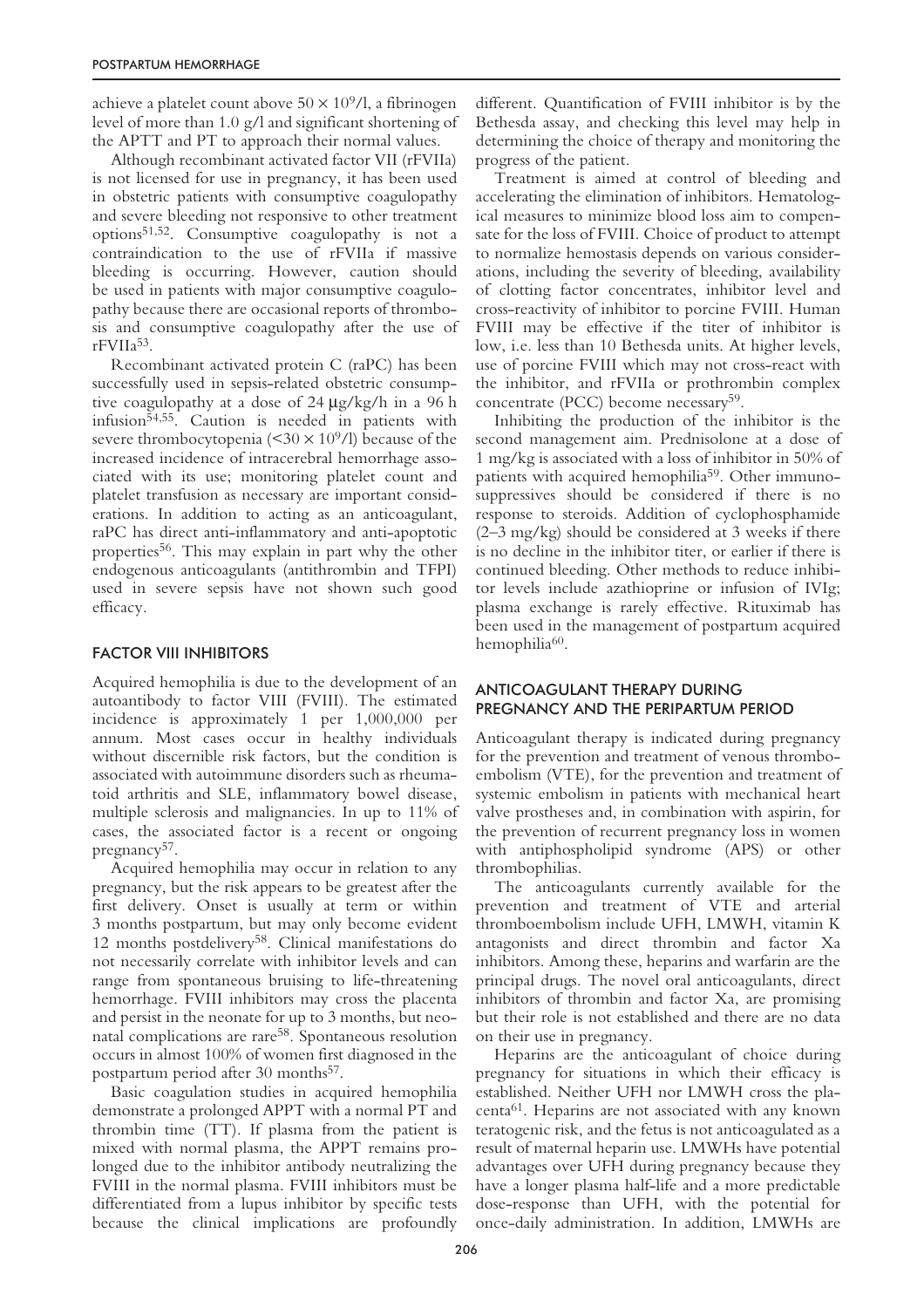associated with a lower risk of HIT and osteoporosis than UFH.

Coumarin derivatives such as warfarin cross the placenta and have the potential to cause teratogenicity as well as to anticoagulate the fetus predisposing to bleeding *in utero*. It is probable that oral anticoagulants are safe during the first 6 weeks of gestation, but there is an approximately 5% risk of developmental abnormalities of fetal cartilage and bone if they are taken between 6 and 12 weeks' gestation<sup>62</sup>. The risk of warfarin embryopathy is dose dependent, with an increased risk when the daily warfarin dose exceeds 5 mg63. Fetal intracranial bleeds *in utero* are a wellestablished complication after exposure to these drugs during any trimester. In general, coumarins should not be used for the prevention or treatment of VTE in pregnancy, but they remain the anticoagulants of choice for the management of pregnant women with mechanical heart valve prostheses.

Fondaparinux is used for prophylaxis and treatment of VTE and treatment of acute coronary syndrome (ACS). It is not licensed for use in pregnancy, but there are reports of its successful use in the management of VTE in pregnant women<sup>33</sup>.

LMWHs are currently widely used for the prevention and treatment of gestational VTE. In our institution, women on prophylactic doses of LMWH are advised to have the dose of the LMWH tailed off at the end of pregnancy and omit their dose if labor is suspected. Women on a therapeutic dose of LMWH are admitted in advance of planned induction to be converted to the therapeutic dose of intravenous UFH. They should omit LMWH on the day of admission and should be started on UFH, aiming for an APTT ratio of 1.5–2.0. UFH should be reduced to 500 IU/h when contractions start, aiming for an APTT ratio of less than 1.5 and should be stopped at the second stage of labor or earlier if a cesarean section may be required. In the latter case, protamine sulfate may be needed for reversal of UFH if the APTT ratio remains above 1.5. Postpartum, the heparin infusion can be restarted 4 h postdelivery at 500 IU/h, providing there is no bleeding. Patients are restarted on a therapeutic dose of LMWH 2–3 days after delivery. Warfarin can be started 4–5 days postpartum, and LMWH should be continued until an international normalized ratio (INR) of 2.0 or greater is reached on two consecutive days. Breastfeeding is safe on UFH, LMWH and warfarin.

Epidural anesthesia is generally safe in women following discontinuation of UFH, providing their coagulation screen is normal and their platelet count is more than  $80 \times 10^9$ /l. It remains unclear what period of time should elapse between the last dose of LMWH and insertion or removal of an epidural or spinal catheter, or how long the time interval should be until the next dose. The guidelines of the Royal College of Obstetricians and Gynaecologists suggest that, in women on treatment dose of LMWH, 24 hours should elapse after the last dose of the LMWH before insertion of an epidural catheter or spinal catheter, the cannula not to be removed within 12 hours of the most recent injection, and no further dose of LMWH should be given for at least 4 hours after its removal<sup>36</sup>. For women on prophylactic doses of LMWH, regional anesthetic techniques should not be used until 12 hours have elapsed since the last injection. As above, the cannula should not be removed within 12 hours of the most recent injection, and no further dose of LMWH should be given for at least 4 hours after its removal.

Women with mechanical heart valve prostheses require anticoagulation throughout pregnancy. They have a high thrombotic risk with older type of mechanical prostheses (e.g. Starr-Edwards or Bjork-Shiley), a prosthesis in the mitral position, multiple prosthetic valves, atrial fibrillation and a history of previous thrombotic event.

On the other hand, women with newer less thrombogenic bileaflet valves, particularly if they are in the aortic position (and providing they are in sinus rhythm and have normal left ventricular function), may be regarded as being at lower thromboembolic risk.

There is controversy surrounding the optimal choice of anticoagulation in pregnant women with mechanical heart valve prostheses. Both LMWH and UFH have been associated with an increased incidence of valve thrombosis compared with warfarin<sup>64</sup>.

Despite the fetal consequences associated with oral anticoagulation, the European Society of Cardiology recommends warfarin as the anticoagulant of choice for pregnant women with mechanical heart valve prostheses65. UFH may be considered during the first trimester; warfarin is then used with a switch to UFH at 36 weeks to decrease the risk of fetal bleeding complications at delivery.

The American College of Chest Physicians recommends one of three anticoagulant regimens consisting of UFH, LMWH, or warfarin with UFH or LMWH during the first trimester and at the end of pregnancy, in women with mechanical heart valves<sup>61</sup>. The lack of well designed trials does not allow identification of one approach as clearly superior to others.

Decisions about the most appropriate anticoagulant regimen during pregnancy for women with mechanical heart valve prostheses must be made on an individual patient basis after careful counseling, and should be based as much as possible on the relative risks of the various thromboprophylaxis regimens and whether the patient is perceived to be at high or low thromboembolic risk.

On the basis of the report that the risk of fetal complications with warfarin appears to be dose-related, providing their daily warfarin requirement does not exceed 5 mg<sup>63</sup>, some women may feel reassured about the relatively low risk to their fetus if they use warfarin throughout pregnancy, or with substitution of UFH or LMWH from 6 to 12 weeks' gestation. However, women whose daily warfarin requirement exceeds 5 mg, particularly if they are classified into the lower thromboembolic risk group, may wish to minimize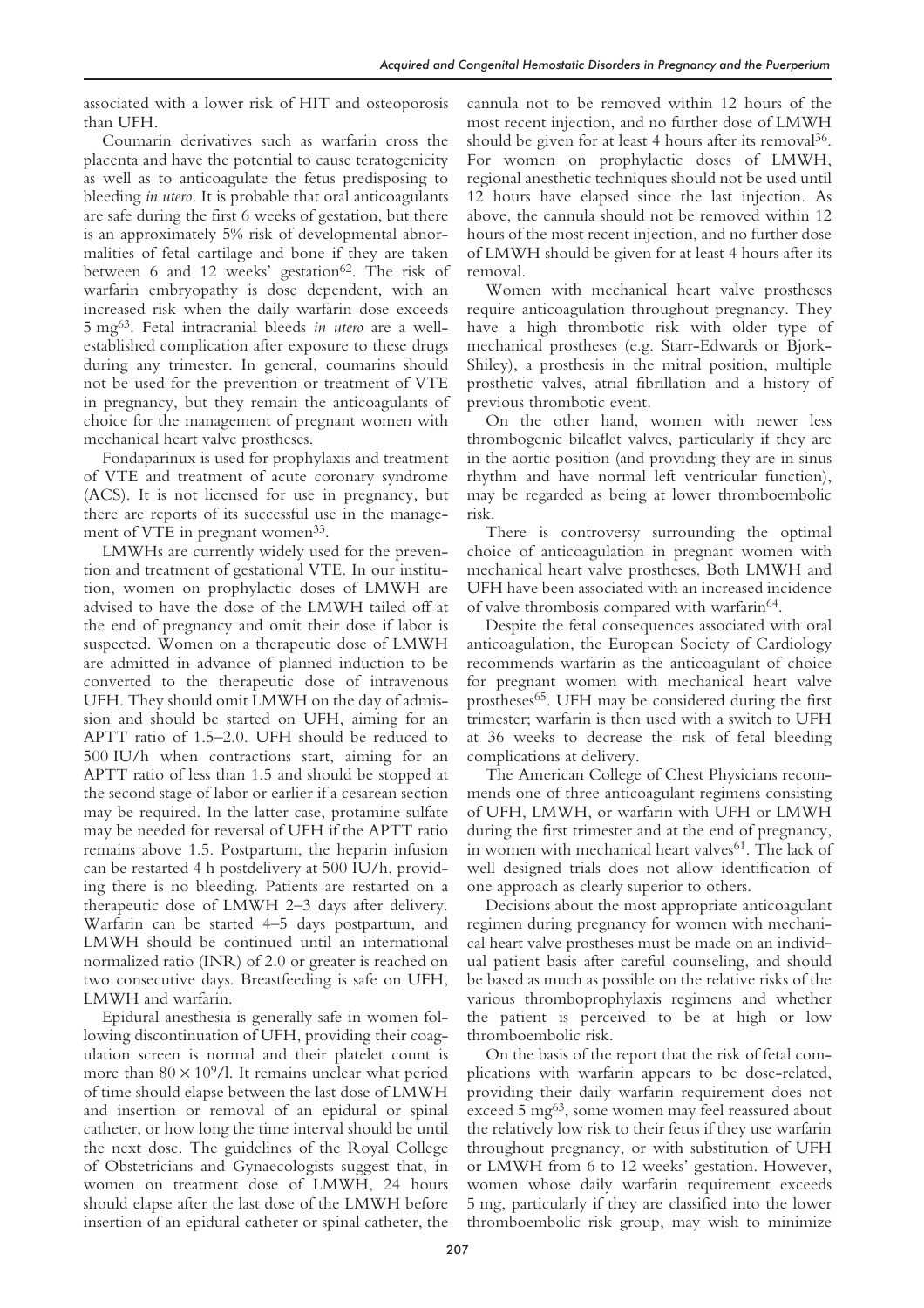the risk of fetal complication and may be prepared to rely on adjusted doses of LMWH. The peak anti-Xa level 4 hours postinjection should be between 1.0 and  $1.2 \text{ U/ml}^{61}$ .

## CONGENITAL DISORDERS OF HEMOSTASIS

## Congenital platelet disorders

Bernard–Soulier syndrome is a rare autosomal recessive platelet disorder due to a variety of mutations in membrane glycoproteins Ib, IX and V. Patients usually present early in life with spontaneous bruising, epistaxis or bleeding after minor trauma; menorrhagia is a common presentation. Laboratory findings include thrombocytopenia, large platelets, prolonged bleeding time and poor platelet aggregation *in vitro* to ristocetin.

In a review of 30 pregnancies in 18 women with Bernard–Soulier syndrome, primary PPH was reported in 10 pregnancies (33%) and secondary PPH in 12 pregnancies (40%)<sup>66</sup>. Options for management of bleeding in Bernard–Soulier syndrome in pregnancy include tranexamic acid, desmopressin (DDAVP), rFVIIa and platelet transfusion. It is preferable to avoid platelet transfusion if at all possible because of its associated risk of alloantibody formation; maternal alloantibodies can cross the placenta and cause fetal or neonatal alloimmune thrombocytopenia. In the above review, alloimmune thrombocytopenia was reported in six neonates, with one intrauterine death and one neonatal death. The use of rFVIIa combined with tranexamic acid is recommended for uncomplicated vaginal delivery. However, HLAmatched platelet infusion with tranexamic acid is recommended as a first line treatment for cesarean sections or if bleeding occurs during vaginal delivery.

Regional analgesia is contraindicated because of the risk of spinal/epidural hematoma. The safest mode of delivery for the fetus and the mother is controversial. In most of the reported cases, cesarean section was the preferred mode of delivery. PPH has been reported in patients delivered vaginally and by cesarean section. However, the risk of bleeding to the fetus is only in association with alloimmune thrombocytopenia. If this diagnosis is excluded, cesarean section should be reserved for obstetric indications. When vaginal delivery is contemplated, prolonged labor especially during the second stage and instrumental deliveries should be avoided.

Glanzmann's thrombasthenia is due to a spectrum of mutations in platelet membrane GP IIb/IIIa, resulting in failure to bind fibrinogen. It is characterized by excessive menstrual blood loss, bleeding from mucous membranes, and major hemorrhage following trauma or surgery. The platelet count is normal, but clot retraction is greatly impaired and agents such as adenosine diphosphate (ADP), epinephrine and collagen fail to induce platelet aggregation. In a review of 31 detailed case reports of 40 pregnancies in 35 women with Glanzmann's thrombasthenia, antenatal bleeding was described in 50% of pregnancies but was usually mild and occurred at mucocutaneous sites $67$ . Primary PPH was reported in 34% of the pregnancies and secondary PPH in 24%. PPH was frequently severe and occurred up to 20 days after delivery. There was a wide variation in approach to prevention and treatment of PPH, but most women received platelet transfusion, sometimes with additional rFVIIa and antifibrinolytics. Maternal alloimmunization against platelets was reported in 73% of pregnancies and was associated with four neonatal deaths<sup>67</sup>. Regional anesthesia is contraindicated in Glanzmann's thrombasthenia. Elective cesarean section was performed in 31% of the reported pregnancies, but there was no discernible relationship between this mode of delivery and the frequency of maternal or fetal bleeding. Many centers would now consider elective cesarean section in mothers with Glanzmann's thrombasthenia for obstetric indications or in situations of high fetal bleeding risk such as maternal alloimmunization.

The May-Hegglin anomaly is a rare autosomal dominant condition with thrombocytopenia and giant platelets. Platelet count varies between 40 and  $80 \times 10^9$ /l, but platelet function appears normal. Excess hemorrhage is uncommon, but patients may need a platelet transfusion to achieve hemostasis at delivery68.

## von Willebrand disease

von Willebrand disease (vWD) is the most common of the inherited bleeding disorders, reportedly found in approximately 1% of the general population without ethnic variations. It is caused by a reduced plasma concentration of structurally normal von Willebrand factor (vWF) or the presence of a structurally abnormal molecule with reduced activity. vWF is the carrier protein in plasma for FVIII, and it also acts as a bridge between platelets and subendothelial collagen fibers.

vWF is synthesized in endothelial cells as a polypeptide of 2813 amino acids, which undergoes initial dimerization and then multimerization up to a multimer with a molecular weight of 20,000 kDa. High-molecular weight (HMW) multimers are functionally more effective in promoting platelet adhesion and aggregation. The vWF protein is stored in Weibel–Palade bodies in the endothelial cells from where it is released into the plasma. vWF is also synthesized in megakaryocytes, stored in the platelet α-granules and, on activation, secreted by the platelet release reaction. This allows accumulation of vWF at the site of vascular injury where it can promote further platelet adhesion and thus hemostasis. The mature vWF protein possesses a number of specific binding sites, which represent its different activities (Figure 1). Circulating HMW multimers are cleaved by a protease, known as ADAMTS 13, which is lacking in patients with the rare congenital thrombotic thrombocytopenic purpura.

vWD is subclassified into seven categories (Table 6), which correspond to distinct pathophysiological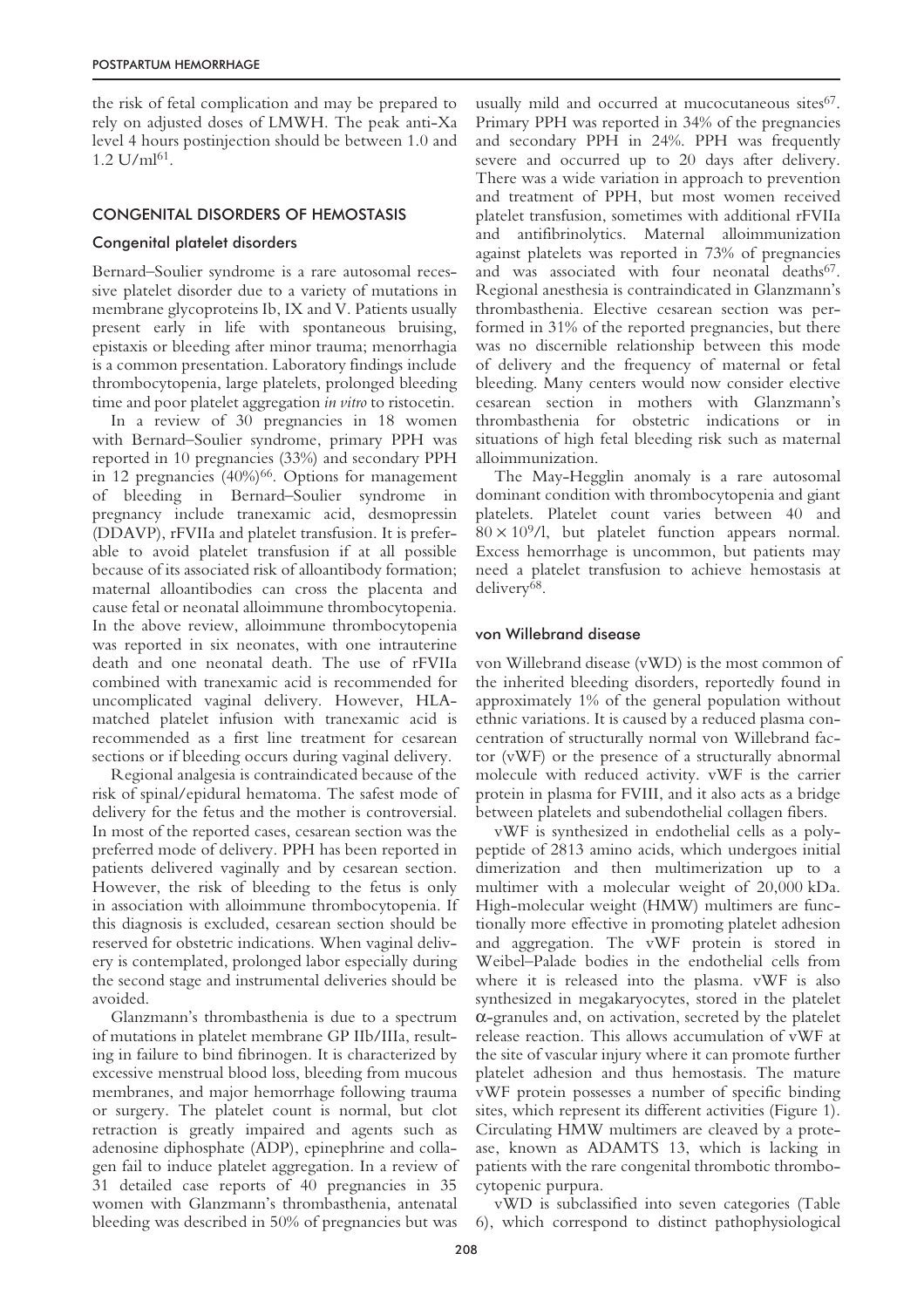

**Figure 1** The von Willebrand factor. The protein consists of a series of domains with different binding sites for factor VIII, heparin, collagen and platelet glycoprotein (Gp) Ib and IIb/IIIa. The sites of gene mutations giving rise to different subtypes of VWD are marked. From Green D, Ludlam CA. VWD in bleeding disorders. *Health Press* 2004:63–9

mechanisms and are important in determining therapy. Of all the categories, about approximately 70–80% of patients have type 1 disease.

The condition commonly presents as a mild to moderate bleeding disorder, typically with easy bruising or bleeding from mucosal surfaces. The most frequent problem found in the non-pregnant female is menorrhagia, which may be quite severe. Patients with mild abnormalities may be asymptomatic, with the diagnosis made only after significant hemostatic challenges such as operations and trauma.

Laboratory tests in patients with vWD reveal a prolonged bleeding time and may show a prolonged APTT. More definitive diagnostic tests depend on the finding of reduced vWF activity measured by ristocetin cofactor activity (vWF:RCo) and collagenbinding assay (vWF:CB), accompanied by variable reductions in vWF antigen (vWF:Ag) and FVIII. Several further tests that aid in classification include analysis of ristocetin-induced platelet aggregation (RIPA), vWF multimer and assay of FVIII binding to vWF69. Mild thrombocytopenia may occur in patients with vWD type 2B.

The diagnosis may not be straightforward, as one or more of the activities of FVIII and vWF may be borderline and even normal. It is often necessary to repeat the estimations on at least three occasions. Stress, physical exercise, recent surgery and pregnancy all increase plasma vWF and FVIII levels, and diagnosis may be difficult in these circumstances $70$ . When investigating patients with borderline results, it should be taken into account that FVIII and vWF levels are 15–20% lower in individuals with blood group O compared to individuals with blood group  $A^{70}$ . Molecular genetic analysis may be useful as an aid to diagnosis in type 2 or 3 vWD. Knowledge of the mutation may also aid genetic counseling and allow the option of prenatal diagnosis to be offered to women at risk of having a child with severe type 3 vWD.

The aim of therapy for vWD is to correct impaired primary hemostasis and impaired coagulation. Treatment choice depends on the severity and the type of disease, and on the clinical setting. Treatment options usually include DDAVP and vWF-containing blood products71.

**Table 6** Classification of von Willebrand disease (vWD)

| Type 1  | Partial quantitative deficiency of apparently normal vWF                 |
|---------|--------------------------------------------------------------------------|
| Type 2  | Qualitative deficiency of vWF                                            |
| Type 2A | Qualitative variants with decreased HMW multimers                        |
| Type 2B | Qualitative variants with increased affinity for platelet GP Ib          |
|         | Type 2M Qualitative variants with normal HMW multimers appearance        |
| Type 2N | Qualitative variants with markedly decreased affinity for factor<br>VIII |
| Type 3  | Virtually complete deficiency of vWF                                     |

vWF, von Willebrand factor; HMW, high-molecular weight Adapted from Sadler JE. *Thromb Haemost* 1994;71:520–5

DDAVP, a synthetic vasopressin analogue, releases vWF from endothelial stores; it also increases plasma FVIII level. It is usually given by slow intravenous infusion of 0.3 µg/kg over 20 min, which can be repeated every 4–6 h on two or three occasions. The drug can also be given subcutaneously or as a nasal spray. Side-effects include hypotension, facial flushing, fluid retention for up to 24 h and consequent hyponatremia. DDAVP can safely be used during pregnancy and after delivery<sup>72,73</sup>. It is effective in many situations in type 1 vWD in which a 3–5-fold increase in the plasma vWF and FVIII levels could be seen. It is of no therapeutic benefit in type 3 vWD because of the very low basal levels of vWF and FVIII. The response in type 2s is less predictable. DDAVP is contraindicated in patients with type 2B because it may exacerbate the co-existing thrombocytopenia. Patients should have a test of DDAVP (if possible when not pregnant) to see if it increases the vWF/ FVIII level sufficiently to prevent or stop hemorrhage.

Plasma-derived vWF containing concentrates are necessary in patients who do not respond adequately to DDAVP or in whom it is contraindicated. The loading dose is 40–60 IU/kg, and this can be followed by repeat doses every 12–24 h to maintain vWF activity (vWF:RCoF) more than 50%. All currently available concentrates are derived from plasma. As at least one viral inactivation step is included in their manufacture, they are unlikely to transmit hepatitis or HIV, but there is still a risk of parvovirus infection.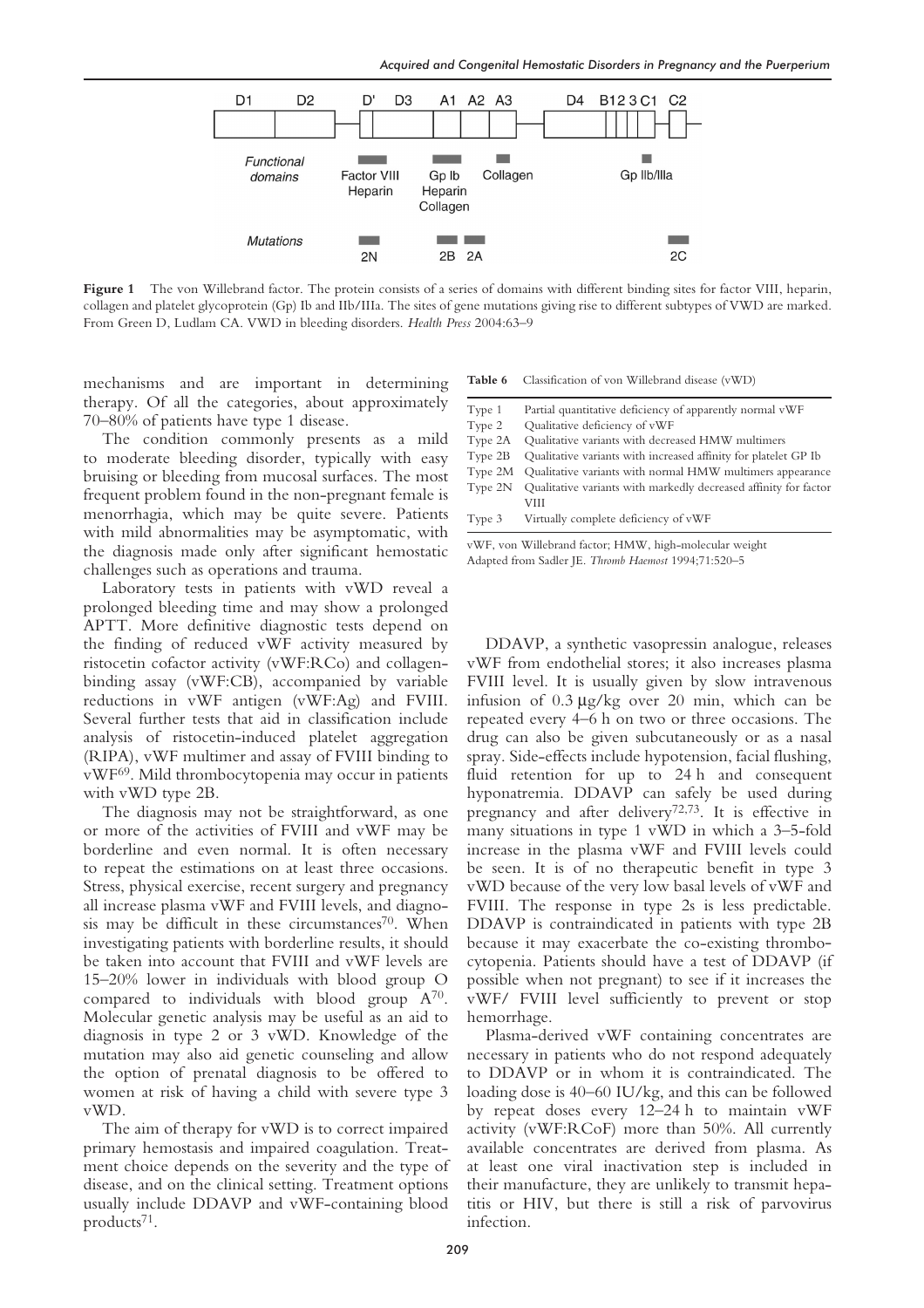#### *von Willebrand disease and pregnancy*

von Willebrand disease is the most common congenital hemostatic disorder in pregnancy. In a normal pregnancy, both FVIII and vWF levels progressively increase (Figure  $2^{74}$ . vWF starts to rise as early as the 6th week and by the third trimester may have increased 3–4-fold. FVIII and vWF levels also increase in most women with vWD, which may explain the frequent improvement in minor bleeding manifestations during pregnancy. The hemostatic response to pregnancy depends on both the type and severity of disease. Most women with type 1 vWD have an increase in FVIII and vWF levels into the normal non-pregnant range, which may mask the diagnosis during pregnancy. However, levels may remain low in severe cases. FVIII and vWF antigen levels often increase in pregnant women with type 2 vWD with minimal or no increase in vWF activity levels. In type 2B vWD, the increase in the abnormal vWF can cause progressive and severe thrombocytopenia, but intervention is not usually required. Most women with type 3 vWD have no improvement in FVIII or vWF levels during pregnancy75. After delivery, FVIII and vWF in normal women fall slowly to baseline levels over a period of 4–6 weeks. As the individual hemostatic response to pregnancy is variable, vWF and FVIII levels should be checked at booking, 28 weeks', 34 weeks' gestation and prior to invasive procedures<sup>73</sup>. vWF and FVIII levels may fall rapidly after delivery and should be checked a few days postpartum.

Antepartum hemorrhage is uncommon in women with vWD, but may occur after spontaneous miscarriage or elective termination, occasionally as the initial presentation of vWD. The risk of bleeding in patients with vWD is usually greatest postpartum; PPH may be the first presentation of vWD. One series showed an 18.5% incidence of primary PPH and a 20% incidence of secondary PPH76. The risk is greater in women with type 2 and 3 disease and those whose FVIII and vWD levels are less than 50%. vWD may also exacerbate bleeding due to other obstetric causes, such as uterine atony or a trauma to the birth canal. Other

pregnancy-associated reasons for bleeding in women with vWD include extensive bruising and hematomas at intramuscular injection, episiotomy and surgical wound sites.

For patients whose vWD profile has normalized in pregnancy, no specific hemostatic support is required. For patients whose vWF activity (vWF:RCo) has not normalized, hemostatic supportive therapy is necessary to cover vaginal delivery or cesarean section. Treatment is indicated to raise FVIII level and vWF activity above 50%76. Patients with type 1 vWD may receive DDAVP if they are responsive and there are no current contraindications; patients with type 2 and 3 vWD will usually require vWF concentrate.

Ventouse delivery, fetal blood sampling and fetal scalp electrodes should be avoided if the fetus is at risk for type 2 or 3 vWD or more severe forms of type 1 vWD. Because of the high incidence of secondary PPH in patients with vWD, efforts should be made to ensure that the placenta is complete upon expulsion or removal. Careful and prompt repair of episiotomy wounds or perineal tears is advisable.

Decisions about regional analgesia should be individualized77. In type 1 vWD when FVIII and vWF activity have spontaneously corrected, epidural anesthesia is likely to be safe. Alternatives should be used for patients with type 2 or 3 vWD and in type 1 vWD where vWF activity has remained low, as bleeding in such cases does not always correlate with laboratory parameters after corrective treatment.

After delivery, all patients should be closely observed for PPH and uncorrected hemostatic defects treated. In responsive patients, DDAVP is the treatment of choice to prevent and treat mild to moderate postpartum bleeding. FVIII level and vWF activity should be maintained at greater than 50% for 3 days following vaginal delivery and for 5–7 days following cesarean section.

It is difficult and unnecessary to diagnose type 1 or type 2 vWD in the neonate. If type 3 vWD is suspected, a cord blood sample should be sent for assay of FVIII and vWF activity. Intramuscular injections should be avoided for both mother and newborn.



**Figure 2** Levels of factor VIII and vWF in normal pregnancy. From Giangrande PL. Management of pregnancy in carriers of haemophilia. *Haemophilia* 1998;4:779–84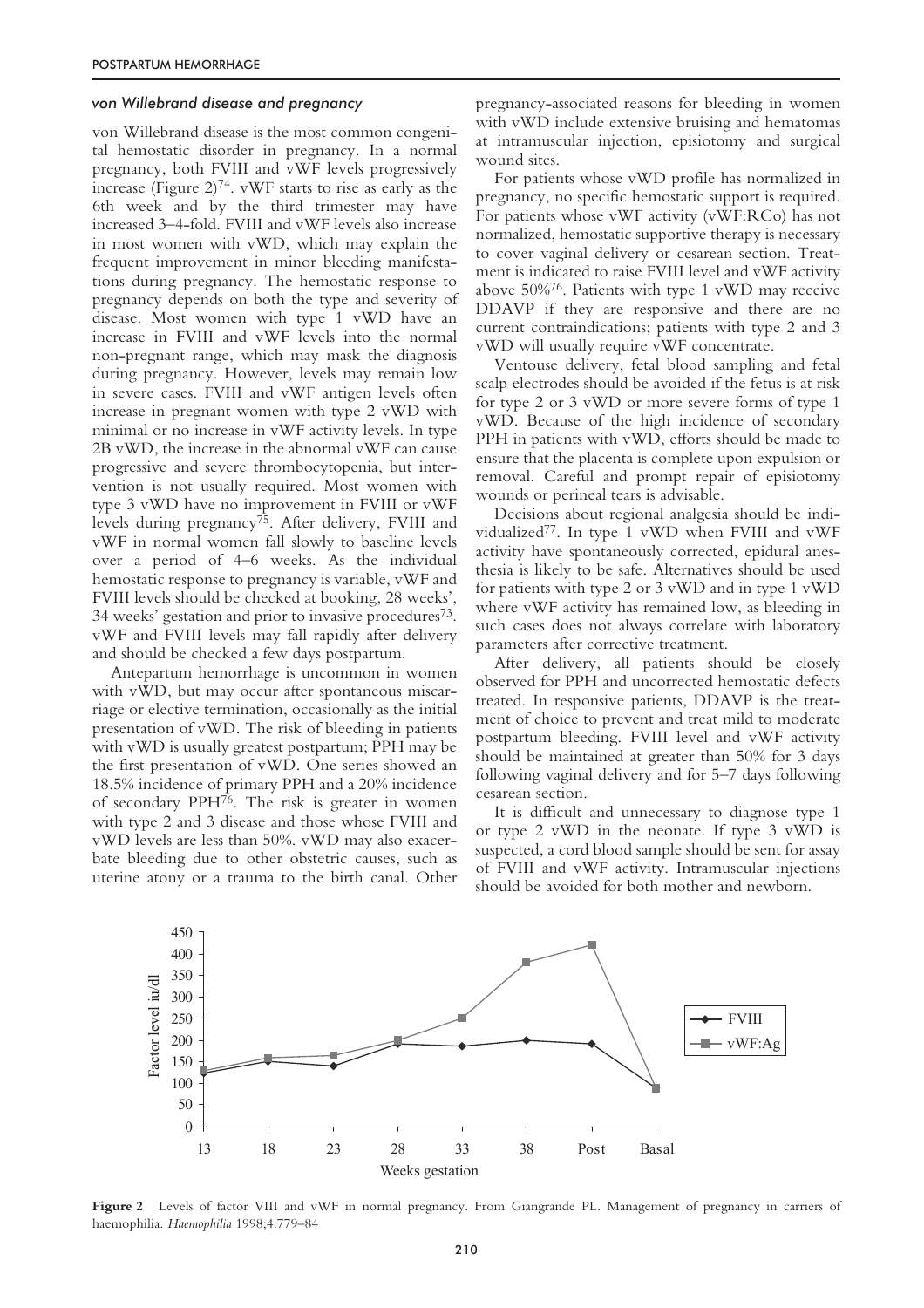## **HEMOPHILIAS**

Hemophilias A and B are the most common severe congenital bleeding disorders associated with reduced or absent coagulation FVIII and FIX, respectively. Hemophilia A affects approximately one in 5000 live male births and hemophilia B affects approximately one in 30,000 live male births. The genes for both conditions are located on the X-chromosome; they are therefore sex-linked disorders that almost exclusively affect males. Clinically, the hemophilias cause a spectrum of bleeding manifestations varying from easy bruising to spontaneous deep muscle and joint hemorrhages and intracranial bleeding. Hemophilias can only be distinguished by measuring plasma levels of the specific clotting factors. The clinical severity is directly related to plasma concentrations of FVIII/FIX. Individuals with levels of below 1% of normal have severe hemophilia and the most frequent bleeds. Females in families with a history of hemophilia may be obligate, potential or sporadic carriers, depending on the details of the pedigree78. An obligate carrier is a woman, whose father has hemophilia, or a woman who has family history of hemophilia and who has given birth to a hemophilic son, or a woman who has more than one child with hemophilia. A potential carrier of hemophilia is a woman who has a maternal relative with the disorder. A woman with one affected child and no family history is likely to be a sporadic carrier78. Female carriers of hemophilia are expected to have clotting factor levels around 50% of normal as they have only one affected chromosome. However, a wide range of values (5-219%)<sup>79</sup> has been reported as a result of random inactivation of the X-chromosomes (lyonization). If the FVIII/IX level is less than 50%, abnormal bleeding may occur after trauma or surgery.

There are two main risks for a female carrier of hemophilia in pregnancy. First, women with a low FVIII/IX level may be at risk of bleeding after delivery or during invasive procedures in the first trimester. Second, there is a 50% chance of each son inheriting hemophilia and 50% of her daughters being carriers.

As discussed earlier, the levels of FVIII tend to increase during normal pregnancy (Figure 2). The increase is particularly marked during the third trimester, when levels of FVIII may rise to double the normal baseline value. Similarly, the vast majority of carriers of hemophilia A will have increased their FVIII production to within the normal range by late gestation; factor replacement therapy is thus only rarely required during delivery in carriers of hemophilia A. The risk of bleeding in carriers of hemophilia A is greatest in the postpartum period because FVIII levels may decrease rapidly after delivery. By contrast, the level of FIX does not increase significantly during pregnancy, and thus a woman with a low initial baseline FIX is more likely to require replacement to control bleeding complications during delivery.

All women who are obligate or potential carriers of hemophilia should be offered genetic testing and counseling. In particular, they should have their carrier

status determined to allow for the optimal management of their pregnancies. Genetic testing should be offered when the individual is able to understand the issues concerned (usually at age of 13–15 years) and after having given informed consent<sup>80</sup>. In many individuals in the UK with hemophilia A and B, the causative mutation has been identified. If the mutation within the family is known, it is straightforward to screen the potential carrier. If, on the other hand, the mutation is not known, then linkage analysis using informative genetic polymorphisms may be possible. If neither of these approaches is suitable, then direct mutation detection may be possible by sequencing the FVIII/FIX gene.

Coagulation studies should also be carried out to identify carriers with low FVIII/FIX levels. Phenotypic data may be helpful in assessing the statistical risk of carriership if molecular diagnosis is not possible. However, normal levels of FVIII/FIX do not exclude carrier status80. Women who have low levels of FVIII may have a useful hemostatic response to DDAVP. To establish whether this response is occurring, a trial of DDAVP can be attempted, with measurement of the response in FVIII levels over the next 24 h.

Once carrier status has been established, women should be offered pre-pregnancy counseling to provide them with the information necessary to make informed reproductive choices. Preimplantation diagnosis is potentially useful for carriers of hemophilia who, after counseling, do not wish to contemplate bringing up a hemophilic child, but would not consider termination of an affected fetus. Following *in vitro* fertilization (IVF) treatment, it is possible to remove a single embryonic cell at the 8–16-cell stage and carry out genetic diagnosis. Female or unaffected male embryos can then be transferred into the uterus. In the UK, each such test requires a license from the Human Fertilisation and Embryology Authority.

If prenatal diagnosis is requested and a suitable molecular marker exists, testing is usually carried out by chorionic villus sampling (CVS) at 11–12 weeks; DNA extracted from fetal cells is analyzed. The principal advantage of this procedure is that it may be applied during the first trimester, so that, if termination of the pregnancy is required, this is easier to accomplish. The main adverse event related to CVS is miscarriage, which is estimated at about 1–2%. Cells as a source of DNA can also be obtained from amniotic fluid (amniocentesis) after 15 weeks' gestation; here, the miscarriage rate is about 0.5–1%. Fetal blood sampling by cordocentesis is now rarely carried out because of the inherent hazards associated with this procedure. The use of prenatal diagnosis is decreasing in developed countries; as hemophilia care improves, more couples are willing to contemplate bringing up a child with hemophilia74.

Fetal sex should be determined in all pregnancies in which the fetus is at risk of hemophilia. Non-invasive determination of fetal gender is now possible in the first trimester by ultrasound and/or analysis of free fetal DNA in maternal blood and has been shown to be a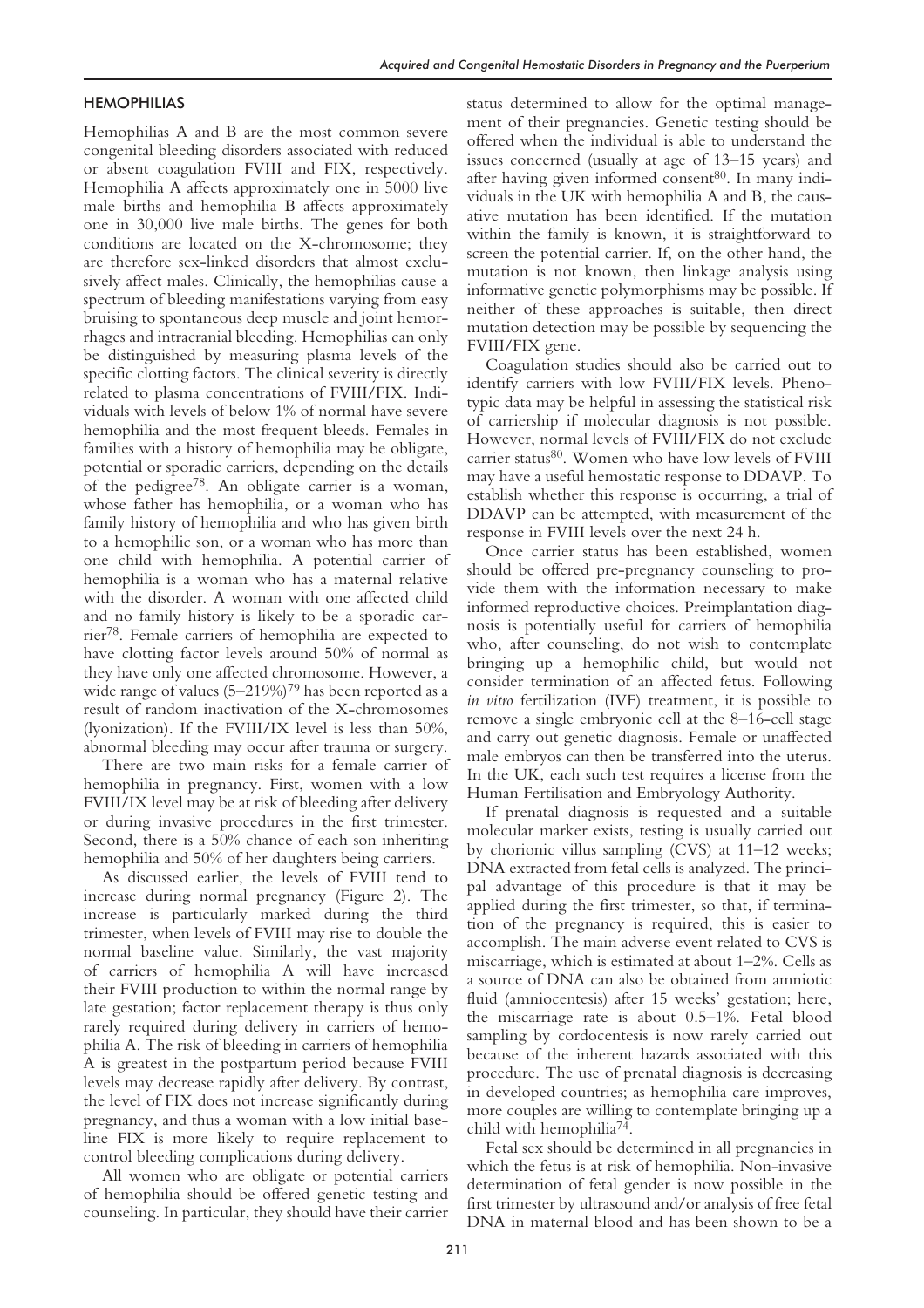reliable method of avoiding invasive prenatal diagnostic tests in pregnancies $81$ . Women may not wish to know the sex of the infant as they would not consider termination of pregnancy. However, this information is important for the appropriate management of labor and delivery.

Factor VIII/IX levels in female carriers of hemophilia should be monitored regularly in pregnancy. UK guidelines recommend measurement of coagulation factor levels at booking, at 28 weeks and at 34 weeks73. It is particularly important to measure coagulation factor levels toward the end of the third trimester (34–36 weeks) to plan management of delivery<sup>74</sup>. If maternal FVIII/FIX levels remain low at 34–36 weeks in hemophilia carriers, treatment is necessary for delivery74. FVIII/FIX plasma levels should be maintained at greater than 50% for all modes of delivery73. Epidural anesthesia may be used if coagulation defects have been corrected and the relevant factor level is above 50% or has been raised to more than 50%73. Recombinant FVIII/FIX or DDAVP (for carriers of hemophilia A only) should be used. Plasma-derived factor concentrate products, including those subjected to dual inactivation processes, have the potential to transmit non-lipid coated viruses, e.g. parvovirus, and should be avoided if possible. Recombinant FVIII/FIX concentrates avoid the risk of potential viral transmission. Infection of the fetus with parvovirus may result in hydrops fetalis and fetal death.

The optimal mode of delivery for a fetus at risk of hemophilia remains the subject of debate due to continuing uncertainty regarding the risk of intracranial (ICH) and extracranial hemorrhage (ECH). In a recently published population based study, infants of maternal carriers of hemophilia were more often delivered by cesarean section $82$ . In the same survey, 17 cases of intracranial hemorrhage were reported, two of which were associated with assisted delivery, while 14 followed spontaneous vaginal delivery and one followed emergency cesarean delivery. In cases of vaginal delivery, ventouse delivery is absolutely contraindicated because of the risk of major cephalohematoma and intracranial bleeding. Mid-cavity rotational forceps delivery should be avoided, but simple lift-out forceps delivery is allowed. Fetal scalp sampling and scalp electrodes should not be used if the fetus may have hemophilia.

Most bleeding problems in carriers of hemophilia occur postpartum. In a series of 65 live births in 53 carriers of hemophilia the incidence of primary and secondary PPH was reported at 19% and 2%, respectively, compared with 5% and 0.7%, respectively, in the general population $81$ . Replacement therapy should be given immediately after delivery to mothers with an uncorrected hemostatic defect. Treatment options at this stage are the same as those during labor and delivery. Supportive therapy to maintain hemostasis should be continued for at least 3 days after vaginal delivery and for at least 5 days after cesarean section<sup>73</sup>.

Cord blood should be obtained for FVIII/FIX assay83. In the infant, intramuscular injections should be avoided until hemophilia has been excluded. Both ICH and ECH are observed in newborn infants with hemophilia and the incidence of ICH in neonates with severe hemophilia is estimated to be 1–4%83. Routine cranial ultrasound scan may be a useful screening investigation, but cannot be relied upon to detect all cases of early ICH. In neonates with non-specific symptoms which could represent ICH, or in neonates with a documented ECH, computed tomography (CT) or MRI scanning should be considered even in the presence of an apparently normal cranial ultrasound scan. Where there is a strong clinical suspicion of ICH or other bleeding, factor concentrate should be given immediately and not withheld pending definitive imaging studies.

# RARE COAGULATION DISORDERS

## Inherited abnormalities of fibrinogen

Inherited abnormalities of fibrinogen consist of quantitative (afibrinogenemia and hypofibrinogenemia) and qualitative deficiencies (dysfibrinogenemia). Afibrinogenemia refers to a total absence of fibrinogen, while hypofibrinogenemia is a milder form of the disorder with a decreased level of both antigenic and functional (Clauss) fibrinogen. These conditions can also coexist as hypodysfibrinogenemia. In normal pregnancy fibrinogen levels may increase to up to two-fold from non-pregnant levels, whereas the hemostatic abnormality in women with fibrinogen deficiency/dysfunction is expected to continue throughout pregnancy. Afibrinogenemia is an autosomal recessive disorder in contrast to hypofibrinogenemia which can be inherited as either a dominant or a recessive trait. Both are associated with recurrent miscarriages as well as placental abruption and PPH84.

In women with afibrinogenemia, regular replacement therapy throughout pregnancy to keep fibrinogen levels above 1 g/l is recommended and should be commenced as soon as possible in pregnancy to prevent early fetal  $loss^{85}$ . Replacement therapy may be required in women with hypofibrinogenemia depending on the fibrinogen level and the bleeding tendency. Options for replacement therapy include plasma-derived fibrinogen concentrate and cryoprecipitate. Cryoprecipitate is a good source of fibrinogen but should not usually be used, as it is not virally inactivated. Fibrinogen concentrate is heat treated and the preferred option. Fibrinogen clearance increases as the pregnancy progresses and the amount of the infused fibrinogen will need to increase with advancing gestation. Thrombotic events have also been reported in patients with inherited afibrinogenemia84; hence, the risk of bleeding and thrombosis should be considered and balanced during pregnancy.

For labor and delivery, in women with afibrinogenemia, replacement therapy to maintain a minimum fibrinogen level of 1.5 g/l has been suggested for the prevention of placental abruption and PPH85. For women with hypofibrinogenemia, intrapartum replacement is required if the fibrinogen level is below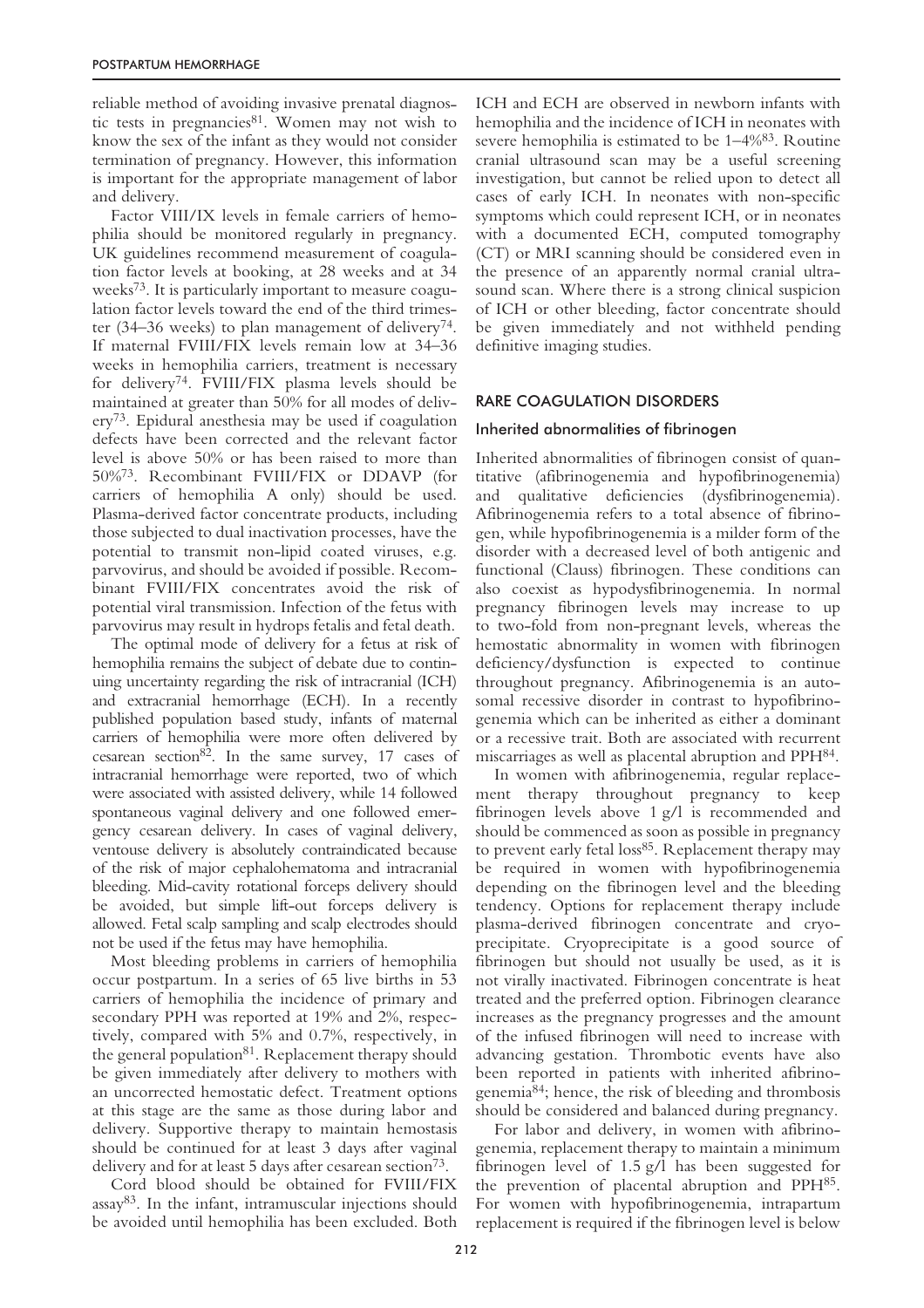1.5 g/l and/or if the woman has a significant bleeding history<sup>84</sup>.

Afibrinogenemia and hypofibrinogenemia are associated with a high risk of PPH. In a literature review of congenital hypofibrinogenemia, PPH was found to be the most common obstetric complication occurring in 45% (14/31 deliveries) among 10 patients  $86$ . Paradoxically thrombotic events during puerperium have also been reported in afibrinogenemia and hypofibrinogenemia84. The postpartum management of these patients should take into account any personal and family history of bleeding and thrombosis. Standard measures such as compression stockings, adequate hydration and early mobilization are recommended.

Dysfibrinogenemia is inherited as an autosomal dominant trait and the diagnosis is made by demonstrating a low functional fibrinogen with a normal antigenic fibrinogen. This condition has an unpredictable clinical phenotype; as such, the management of pregnant women with dysfibrinogenemia needs to be individualized, taking into account the fibrinogen level and personal and family history of bleeding and thrombosis. In asymptomatic women no specific treatment is required during pregnancy. Women with a personal or family history of thrombosis should be offered antenatal thromboprophylaxis with LMWH; fibrinogen replacement is given only if bleeding occurs. Conversely, replacement therapy should be considered in women with a personal or family bleeding phenotype, and concomitant thromboprophylaxis with LMWH should also be considered as fibrinogen may precipitate venous thrombosis<sup>87</sup>.

Women with dysfibrinogenemia are also at risk of both postpartum thrombosis and hemorrhage; therefore, their intrapartum and postpartum management should be individualized. In asymptomatic women or those with a mild bleeding phenotype, no specific treatment other than close observation is required. Vaginal delivery can be managed conservatively with treatment given to raise fibrinogen level to more than 1 g/l above baseline if bleeding occurs. However, if the bleeding tendency is significant or if the woman is undergoing cesarean section, prophylactic treatment is recommended to raise the fibrinogen level to more than 1 g/l baseline and to maintain it above 0.5 g/l until wound healing has occurred<sup>87</sup>. Standard measures for venous thrombosis should be followed in all women with dysfibrinogenemia. Postpartum thromboprophylaxis with LMWH is recommended for those with personal or family history of thrombosis or following cesarean section as such surgery is usually performed under replacement cover87.

As dysfibrinogenemia is usually transmitted as an autosomal dominant trait, it is important to regard the neonate as potentially affected and avoid invasive monitoring procedures and instrumental deliveries.

### Factor VII deficiency

Congenital FVII deficiency is the most common of the rare inherited coagulation disorders with an estimated prevalence of 1 in 500,000. It is inherited in an autosomal recessive manner and its frequency is significantly increased in countries where consanguineous marriages are common. FVII levels are usually less than 10% in homozygotes and around 50% in heterozygotes. Although there is a poor correlation between FVII levels and bleeding risk, hemorrhages occur in patients with factor VII levels below 10%84. Individuals with a moderate FVII deficiency often bleed from the mucous membranes, and epistaxis, bleeding gums and menorrhagia are common. In severe FVII deficiency (FVII level <2%), bleeding into the central nervous system very early in life leads to a high morbidity and mortality. Congenital FVII deficiency is usually suspected when an isolated prolongation of the PT is found in a patient without liver disease, and a normal APTT and fibrinogen level.

A significant rise in FVII level is seen during pregnancy in non-deficient women. This has also been observed in women with mild/moderate forms of FVII deficiency (heterozygotes)<sup>88</sup> but not in women with severe deficiency<sup>89</sup>. In women with mild/moderate deficiency, FVII level may normalize at term; therefore, replacement therapy may not be required for labor and delivery. However, this decision should be individualized and should take into account the mother's bleeding history, FVII level in the third trimester and the mode of delivery. Women with FVII level of less than 10–20% at term or significant bleeding history are more likely to be at risk of PPH and require prophylactic treatment<sup>89</sup>.

Recombinant activated FVII (rFVIIa) has been approved in the European Union for use in congenital FVII deficiency90. In places where this product is not available, FFP, PCC or plasma-derived FVII concentrate may be used. Recombinant FVIIa is given in boluses of 20 µg/kg; higher doses may be associated with thrombosis.

### Factor V deficiency

Hereditary FV deficiency is a very rare autosomal recessive condition. The prevalence of the homozygous state is approximately 1 in 1,000,000. Parental consanguinity is often present. In homozygote individuals, FV levels range from less than 1% to 10% and in heterozygotes FV level is around 50%87. FV deficiency is associated with prolongation of both the PT and the APTT, but a normal TT and is confirmed by performing a FV assay. Homozygous deficiency is associated with a moderately severe bleeding disorder in the form of easy bruising and mucous membrane bleeding, but patients may also develop hemarthroses and muscle hematomas. Pregnancy and delivery are not usually accompanied by any bleeding complications in women with FV levels of around 50%. Women with FV deficiency especially those with low FV levels appear to be at increased risk of PPH. In women with partial (heterozygous) deficiency and no history of bleeding, labor and delivery could be managed expectantly<sup>87</sup>. However, in women with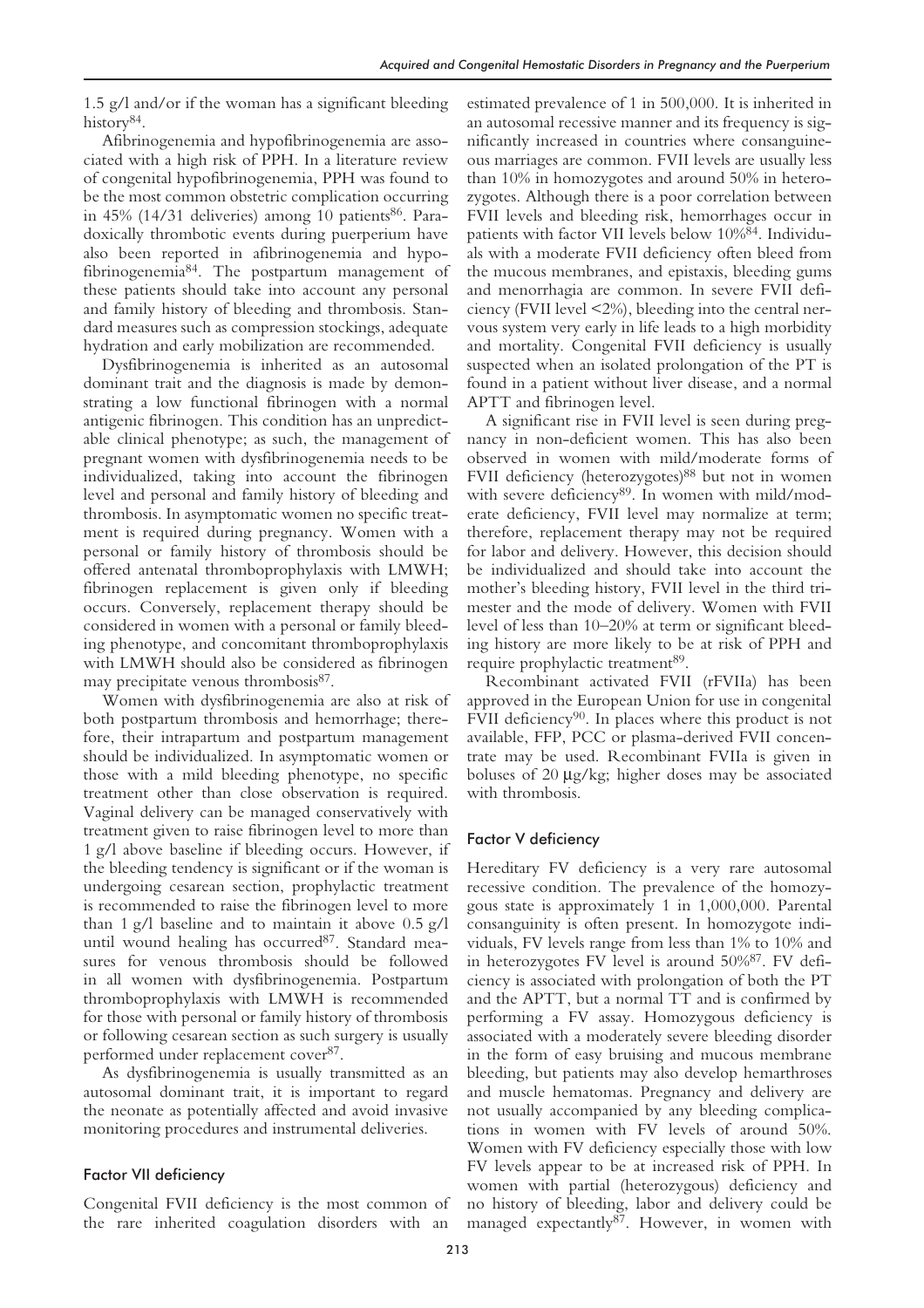severe (homozygous) deficiency substitution therapy with FFP (as no FV concentrate is available) is recommended to raise FV level above 15–25%84. Further doses may be necessary to maintain these levels during and after delivery. If cesarean section is performed, it is recommended that FV levels are maintained above this level until wound healing is established<sup>87</sup>.

# Combined factor V and VIII deficiency

Combined FV and FVIII deficiency is a rare autosomal recessive disorder which usually arises as a consequence of consanguinity. It is caused by mutations in one of two different genes, LMAN1 and MCFD2, which encode proteins that form a complex involved in the transport of FV and FVIII from the endoplasmic reticulum to the Golgi apparatus. Although mild bleeding symptoms such as easy bruising and epistaxis are not uncommon in affected individuals, circulating levels of FV and FVIII are usually sufficient to prevent more severe spontaneous bleeding episodes. The combined deficiency disorder is associated with a prolongation of both the PT and the APTT, with the APTT prolongation disproportionate to that of the PT. Factor assays reveal levels of between 5 and 20% for both FV and FVIII91. There are no published data on the management of pregnant women with this combined deficiency. As FV levels in pregnancy do not change significantly and FVIII levels rise throughout the pregnancy, any possible bleeding, especially during labor and delivery, is likely to be dependent on the FV level. However, both levels should be monitored with FV levels kept above 15–20% and FVIII levels above 50% during delivery or for any invasive procedures<sup>87</sup>.

# Factor X deficiency

Congenital FX deficiency is an autosomal recessive disorder. The prevalence of the severe (homozygous) form is 1 in 1,000,000 in the general population and is much higher in countries where consanguineous marriages are more common. The prevalence of heterozygous FX deficiency is about 1:500, but individuals are usually clinically asymptomatic. Severe FX deficiency (FX level <1%) is associated with a significant risk of intracranial hemorrhage in the first weeks of life and umbilical stump bleeding. The most frequent symptom is epistaxis, which is seen with all severities of deficiency. Menorrhagia occurs in half of the women. Severe arthropathy may occur as a result of recurrent joint bleeds. Mild deficiency is defined by FX levels of 6–10%; these individuals are often diagnosed incidentally, but may experience easy bruising or menorrhagia. The diagnosis of FX deficiency is suspected following the finding of a prolonged APTT and PT and is confirmed by measuring plasma FX levels.

Fourteen pregnancies in nine women with isolated FX deficiency have been reported in the literature<sup>92</sup>. The complications described include spontaneous abortions, placental abruptions, premature births and PPH. FX levels increase during pregnancy and antenatal replacement therapy is not usually needed. However, women with severe FX deficiency and a history of adverse outcome in pregnancy may benefit from aggressive replacement therapy87. FX is present in PCCs. FFP may be an alternative when PCCs are not available. As the half-life of FX is 24–40 h, a single daily infusion is usually adequate. FX levels of 10–20% are generally sufficient for hemostasis87 and are required at the time of delivery. FX levels should be monitored as caution is required because of the prothrombotic properties of these concentrates.

## Combined deficiencies of the vitamin K-dependent factors II, VII, IX and X

Congenital combined deficiency of factors II, VII, IX and X is an autosomal recessive bleeding disorder. It is caused by deficiency of enzymes associated with vitamin K metabolism (e.g. γ-glutamyl carboxylase) as a result of homozygous genetic mutations. Mucocutaneous and postoperative related bleeding have been reported. Severe cases may present with intracranial hemorrhage or umbilical cord bleeding in infancy. Some individuals have associated skeletal abnormalities (probably related to abnormalities in bone vitamin K-dependent proteins such as osteocalcin). Severe bleeding is usually associated with activities of the vitamin K-dependent factors of less than 5%. Affected individuals show prolongation of the APTT and PT associated with variable reductions in the specific activities of factors II, VII, IX and X.

The clinical picture and response to vitamin K is variable, some responding to low-dose oral vitamin K, but others are non-responsive even to high-dose intravenous replacement. In those individuals who are non-responsive to vitamin K, PCCs are the product of choice.

There is a single report of a pregnancy progressing to term in an individual with severe congenital vitamin K-dependent clotting factor deficiency managed with oral vitamin K 15 mg daily throughout pregnancy. Bleeding from an episiotomy wound in this case required fresh frozen plasma<sup>93</sup>.

# Factor XI deficiency

FXI deficiency is an autosomally inherited condition, which is particularly common in Ashkenazi Jews in whom heterozygote frequency is 8%. Overall, the prevalence of severe deficiency is approximately 1 in 1,000,000, but partial deficiency is much more common. The deficiency is classified as severe if the FXI level is less than 15% (homozygotes) and as partial at 15–70% (heterozygotes); the lower limit of the normal range is 70%. It is associated with a variable bleeding tendency, and bleeding can occur in heterozygous as well as homozygous individuals. Spontaneous bleeding is extremely rare, even in those with undetectable FXI levels. Bleeding is provoked by injury or surgery, particularly in areas of high fibrinolytic activity (e.g. genitourinary tract). Menorrhagia is common, and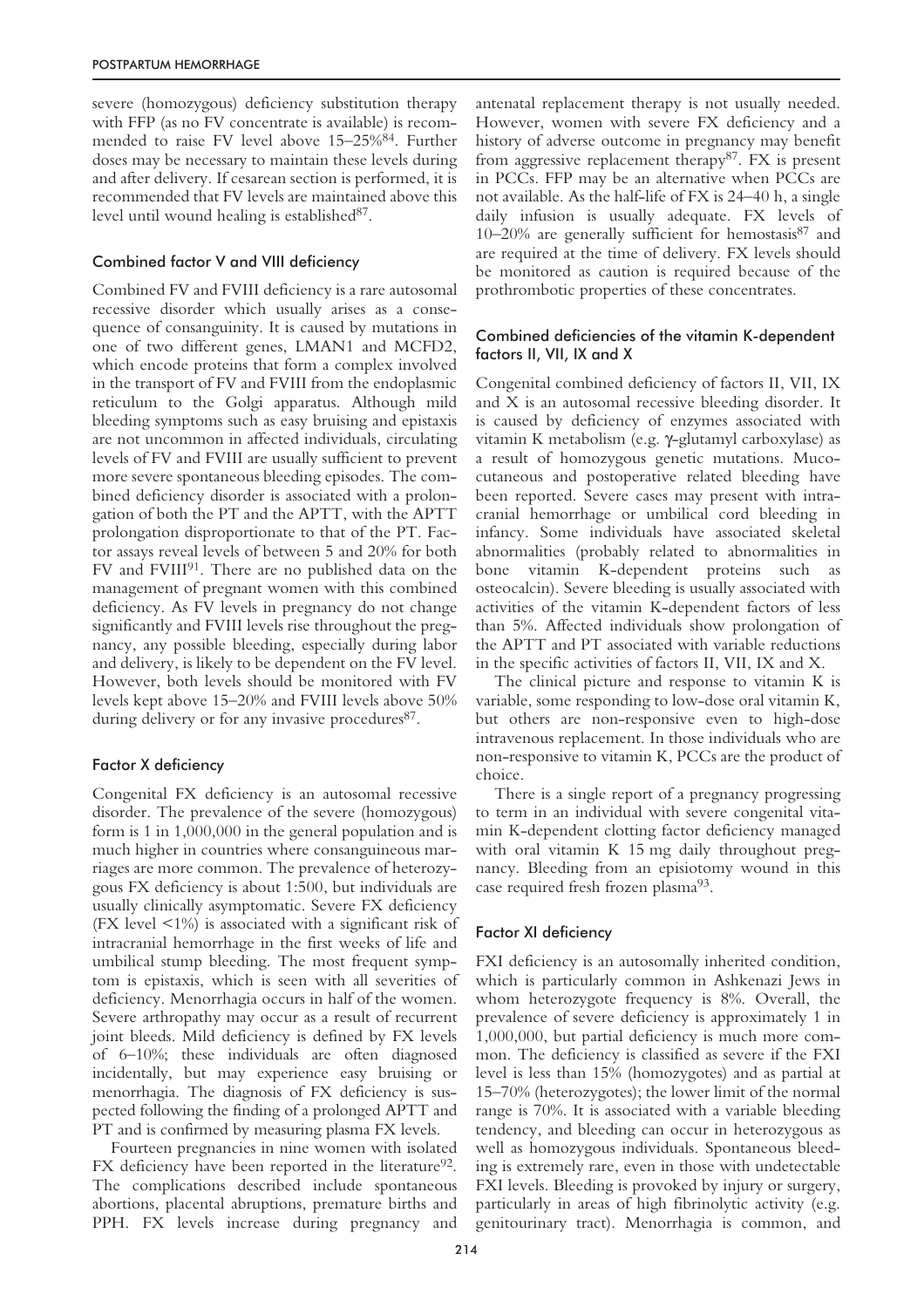women with FXI deficiency may be diagnosed as a consequence of this. The bleeding tendency can be inconsistent with an individual and the family, and could not clearly be related to the factor levels. This unpredictable nature of FXI deficiency makes management for pregnancy and delivery difficult. The APTT is usually prolonged and diagnosis is confirmed by finding a low FXI level.

As FXI level does not increase during pregnancy, many women will continue to have a subnormal factor level at term, and thus be at risk of excessive bleeding during delivery. Women with FXI deficiency are also at increased risk of both primary and secondary PPH. In a case series of 11 women with FXI deficiency, the incidence of primary and secondary PPH was 16% and 24%, respectively76.

Due to the unpredictable bleeding tendency in FXI deficiency, the decision for prophylaxis during labor and delivery needs to be individualized and must take into consideration FXI level, personal/family bleeding history and the mode of delivery. In women with partial FXI deficiency and no bleeding history but previous hemostatic challenge, treatment is not usually required during vaginal delivery. In women with partial deficiency and significant bleeding history or no previous hemostatic challenges, tranexamic acid is often used for 3 days, with the first dose being administered during labor. Tranexamic acid is also used to manage prolonged mild intermittent secondary PPH which is a common presentation of FXI-deficient patients<sup>94</sup>. FXI concentrate is needed for severely deficient women to cover vaginal delivery and also for cesarean section. The aim is to maintain the FXI level between 50% and 70% during labor and for 3–4 days after vaginal delivery and 7 days after cesarean section. FXI concentrate is potentially thrombogenic; the single dose should not exceed 30 IU/kg with the aim of raising FXI level to no greater than 70%94. Concurrent use of tranexamic acid or other antifibrinolytic drugs with FXI concentrate should be avoided. FFP can be used, but in patients with severe deficiency, it is difficult to produce a sufficient rise (to more than 30%) without the risk of fluid overload<sup>87</sup>. Recombinant FVIIa has been used successfully to manage adult patients with FXI deficiency undergoing surgery, although it is not licensed for this indication87.

#### Factor XIII deficiency

Congenital FXIII (fibrin stabilizing factor) deficiency is an autosomal recessive disorder. FXIII circulates in plasma as a tetramer composed of two A-subunits and two B-subunits. There are three types of FXIII deficiency: type I is a combined deficiency of both subunits A and B, type II is a deficiency of subunit A and type III is a deficiency of subunit B84.

The condition is characterized by features of delayed and impaired wound healing with bleeding occurring 24–36 h after surgery or trauma. Umbilical bleeding in the first few weeks of life is very suggestive of the disorder. Soft tissue bleeds are more common

than hemarthroses, which usually only occur after trauma. Spontaneous intracranial bleeds are a characteristic feature. The severity of the bleeding state varies markedly between individuals with apparently similar FXIII plasma levels. The routine tests (APTT and PT) are normal and the FXIII level has to be specifically requested of the laboratory.

Women with types I and III usually conceive and deliver normally, whereas the majority of women with type II deficiency miscarry without appropriate replacement therapy started preconception. Regular therapy to maintain the FXIII level at more than  $3\%$ <sup>87</sup> and if possible more than 10%95 is recommended to prevent bleeding and pregnancy loss in women with type II deficiency. A FXIII level of more than 20%, and if possible, more than 30% during labor/delivery has been suggested to minimize the risk of bleeding complications95. FXIII concentrate, either plasmaderived or recombinant, is the treatment of choice and is superior to FFP and cryoprecipitate. FXIII has a half-life of 7–10 days and therefore only needs to be given at 4–6-weekly intervals.

The incidence of PPH in women with FXIII deficiency is not known. Successful pregnancy in women with FXIII subunit A deficiency is generally only achieved with replacement therapy throughout pregnancy and at delivery<sup>95</sup> and as the administered FXIII concentrate has a long circulating half-life most of these cases are not complicated by PPH. Women with types I and III FXIII deficiency usually conceive and deliver normally without replacement therapy, but PPH and postpartum prophylaxis should be considered in these cases.

#### References

- 1. Brenner B. Haemostatic changes in pregnancy. Thromb Res 2004;114:409–14
- 2. Bellart J, Gilabert R, Miralles RM, et al. Endothelial cell markers and fibrinopeptide A to D-dimer ratio as a measure of coagulation and fibrinolysis balance in normal pregnancy. Gynecol Obstet Invest 1998;46:17–21
- 3. Øian P, Omsjø I, Maltau JM, Østerud B. Reduced thromboplastin activity in blood monocytes and reduced sensitiviaty to stimuli in vitro of blood monocytes from pregnant women. Br J Haematol 1985;59:133–7
- 4. Holmes VA, Wallace JMW, Gilmore WS, et al. Tissue factor expression on monocyte subpopulations during normal pregnancy. Thromb Haemost 2002;87:953–8
- 5. Holmes VA, Wallace JM. Haemostasis in normal pregnancy: a balancing act? Biochem Soc Trans 2005;33:428–32
- 6. McCrae KR. Thrombocytopenia in pregnancy: differential diagnosis, pathogenesis and management. Blood Rev 2003; 17:7–14
- 7. Casonato A, Bertomoro A, Pontara E, et al. EDTA dependent pseudothrombocytopenia caused by antibodies against the cytoadhesive receptor of platelet gpIIB-IIIA. J Clin Pathol 1994;47:625-30
- 8. McCrae KR, Samuels P, Schreiber AD. Pregnancy-associated thrombocytopenia: pathogenesis and management. Blood 1992;80:2697–714
- 9. Shehata N, Burrows RF, Kelton JG. Gestational thrombocytopenia. Clin Obstet Gynecol 1999;42:327–34
- 10. Guidelines for the investigation and management of idiopathic thrombocytopenic purpura in adults, children and in pregnancy. Br J Haematol 2003;120:574–96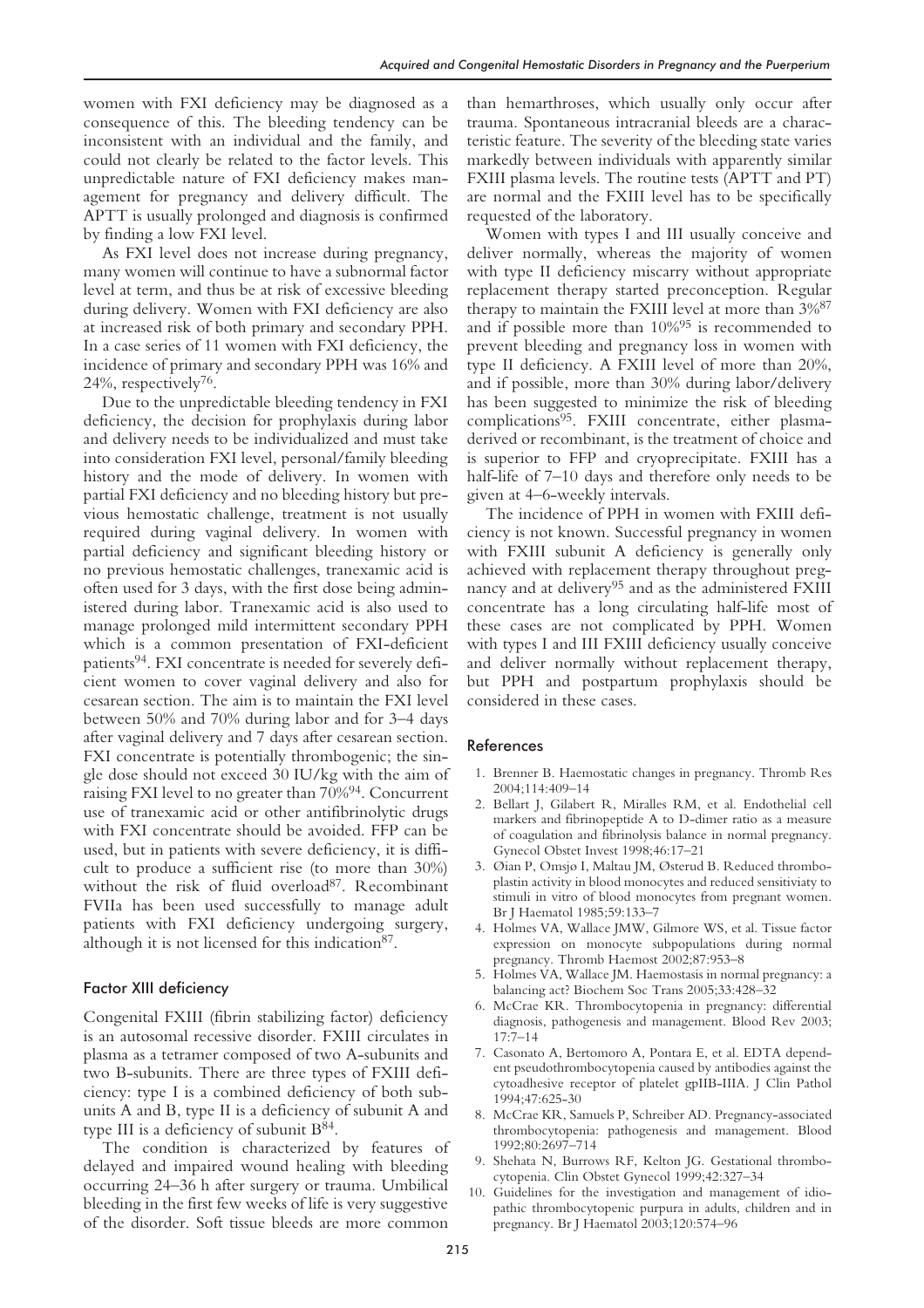- 11. Kessler I, Lancet M, Borenstein R, et al. The obstetrical management of patients with immunologic thrombocytopenic purpura. Int J Gynaecol Obstet 1982;20:23–8
- 12. Olsson B, Andersson PO, Jernas M, et al. T-cell-mediated cytotoxicity toward platelets in chronic idiopathic thrombocytopenic purpura. Nat Med 2003;9:1123–24
- 13. Chang M, Nakagawa PA, Williams SA, et al. Immune thrombocytopenic purpura (ITP) plasma and purified ITP monoclonal autoantibodies inhibit megakaryocytopoiesis in vitro. Blood 2003;102:887–95
- 14. Burrows RF, Kelton JG. Thrombocytopenia during pregnancy. In Greer IA, Turpie AG, Forbes CD, eds. Haemostasis and Thrombosis in Obstetrics and Gynaecology. London: Chapman & Hall, 1992
- 15. Gill KK, Kelton JG. Management of idiopathic thrombocytopenic purpura in pregnancy. Sem Hematol 2000;37:275–83
- 16. Letsky EA. In de Swiet, ed. Coagulation Defects in Medical Disorders in Obstetric Practice, 4th edn. Oxford: Blackwell Science, 2002:61–96
- 17. Letsky EA, Greaves M. Guidelines on the investigation and management of thrombocytopenia in pregnancy and neonatal alloimmune thrombocytopenia Maternal and Neonatal Haemostasis Working Party of the Haemostasis and Thrombosis Task Force of the British Society for Haematology. Br J Haematol 1996;95:21–6
- 18. Crowther MA, Burrows RF, Ginsberg J, Kelton JG. Thrombocytopenia in pregnancy: diagnosis, pathogenesis and management. Blood Rev 1996;10:8–16
- 19. Cromwell C, Tarantino M, Aledort LM. Safety of anti-D during pregnancy. Am J Hematol 2009;84:261–2
- 20. Gall B, Yee A, Berry B, Birchman D, et al. Rituximab for management of refractory pregnancy-associated immune thrombocytopenic purpura. J Obstet Gynaecol Can 2010;32: 1167–71
- 21. Bussel JB, Druzin ML, Cines DB, Samuels P. Thrombocytopenia in pregnancy. Lancet 1991; 337: 251
- 22. Godelieve C, Christiaens ML, Nieuwenhuis HK, Bussel JB. Comparison of platelet counts in first and second newborns of mothers with immune thrombocytopenic purpura. Obstet Gynecol 1997;90:546–52
- 23. Miyakis S, Lockshin MD, Atsumi T, et al. International consensus statement on an update of the classification criteria for definite antiphospholipid syndrome (APS). J Thromb Haemost 2006;4:295–306
- 24. Galli M, Finazzi G, Barbui T. Thrombocytopenia in the antiphospholipid syndrome: pathophysiology, clinical relevance and treatment. Ann Med Intern 1996;147:24–7
- 25. Harris EN. A reassessment of the antiphospholipid syndrome. J Rheumatol 1990;17:733–5
- 26. Rai R, Cohen H, Dave M, Regan L. Randomised controlled trial of aspirin and aspirin plus heparin in pregnant women with recurrent miscarriage associated with phospholipid antibodies (or antiphospholipid antibodies). BMJ 1997;314:253–7
- 27. Royal College of Obstetricians and Gynaecologists: Guidelines. Reducing the risk of thrombosis and embolism during pregnancy and the puerperium. Guidelines No 37a. London: RCOG, 2009
- 28. Mandelbrot L, Schlienger I, Bongain A, et al. Thrombocytopenia in pregnant women infected with human immunodeficiency virus: maternal and neonatal outcome. Am J Obstet Gynecol 1994;171:252–7
- 29. Van Besien K, Hoffman R, Golichowski A. Pregnancy associated with lupus anticoagulant and heparin induced thrombocytopenia: management with a low molecular weight heparinoid. Thromb Res 1991;62:23–9
- 30. Greinacher A, Eckhardt T, Mussmann J, Mueller-Eckhardt C. Pregnancy complicated by heparin associated thrombocytopenia: management by a prospectively in vitro selected heparinoid (Org 10172). Thromb Res 1993;71:123–6
- 31. Fausett MB, Vogtlander M, Lee RM, et al. Heparin-induced thrombocytopenia is rare in pregnancy. Am J Obstet Gynecol 2001;185:148–52
- 32. Huhle G, Geberth M, Hoffmann U, et al. Management of heparin-associated thrombocytopenia in pregnancy with subcutaneous r-hirudin. Gynecol Obstet Invest 2000; 49:67–9
- 33. Schindewolf M, Daemgen-von-Brevern G, Mani H, Lindhoff-Last E. Alternative anticoagulation with fondaparinux in pregnant patients with heparin intolerance. J Thromb Haemost 2007; 5 Supplement 2:P-W-590
- 34. Ciurzynski M, Jankowski K, Pietrzak B, et al. Use of fondaparinux in a pregnant woman with pulmonary embolism and heparin-induced thrombocytopenia. Med Sci Monit 2011;17:56–9
- 35. Baglin T, Barrowcliffe TW, Cohen A, et al. Guidelines on the use and monitoring of heparin. Br J Haematol 2006;133: 19–34
- 36. Royal College of Obstetricians and Gynaecologists: Guidelines. The acute management of thrombosis and embolism during pregnancy and the puerperium Guidelines No 37b. London: RCOG, 2007
- 37. Khong TY, De Wolf F, Robertson WB, Brosens I. Inadequate maternal vascular response to placentation in pregnancies complicated by preeclampsia and by small for gestational age infants. Am J Obstet Gynecol 1987;157:360–3
- 38. Goldman-Wohl D, Yagel S. Regulation of trophoblast invasion: from normal implantation to preeclampsia. Mol Cell Endocrinol 2002;187:233–8
- 39. Tank PD, Nadanwar YS, Mayadeo NM. Outcome of pregnancy with severe liver disease. Int J Gynaecol Obstet 2002; 76:27–31
- 40. Sibai BM. The HELLP syndrome (hemolysis, elevated liver enzymes, and low platelets): much ado about nothing? Am J Obstet Gynecol 1990;162:311–16
- 41. McCrae KR, Cines DB. Thrombotic microangiopathy during pregnancy. Sem Hematol1997;34:148–58
- 42. Martin JN, Files JC, Blake PG, et al. Plasma exchange for preeclampsia: Postpartum use for persistently severe preeclampsia-eclampsia with HELLP syndrome. Am J Obstet Gynecol 1990;162:126–37
- 43. Mannucci PM, Canciani T, Forza I, et al. Changes in health and disease of the metalloprotease that cleaves von Willebrand Factor. Blood 2001;98:2730–5
- 44. Lain KY, Roberts JM. Contemporary concepts of the pathogenesis and management of pre-eclampsia. JAMA 2002;287: 3183–6
- 45. Esplin MS, Branch DW. Diagnosis and management of thrombotic microangiopathies during pregnancy. Clin Obstet Gynecol 1999;42:360–8
- 46. Bacq Y. Acute fatty liver of pregnancy. Sem Perinatol 1998;  $22.134 - 40$
- 47. Tyni T, Ekholm E, Pihko H. Pregnancy complications are frequent in long-chain 3-hydroxyacyl-coenzyme A dehydrogenase deficiency. Am J Obstet Gynecol 1998;178:603–8
- 48. Vigil-De Gracia P. Acute fatty liver and HELLP syndrome: two distinct pregnancy disorders. Int J Gynaecol Obstet 2001; 73:215–21
- 49. Anthony J. Major obstetric hemorrhage and disseminated intravascular coagulation. In James DK, Steer PJ, Weiner CP, Gonik B, eds. High Risk Pregnancy: Management Options, 3rd edn. Amsterdam: Elsevier, 2006:1606–23
- 50. Levi M. Current understanding of disseminated intravascular coagulation. Br J Haematol 2004;124:567–76
- 51. Moscardo F, Perez F, de la Rubia J, et al. Successful treatment of severe intra-abdominal bleeding associated with disseminated intravascular coagulation using recombinant activated factor VII. Br J Haematol 2001;114:174–6
- 52. Zupancic S, Sokolic V, Viskovic T, et al. Successful use of recombinant factor VIIa for massive bleeding after caesarean section due to HELLP syndrome. Acta Haematol 2002;108: 162–3
- 53. Ludlam CA. The evidence behind inhibitor treatment with recombinant factor VIIa. Patophysiol Haemost Thromb 2002;32(Suppl 1):13–18